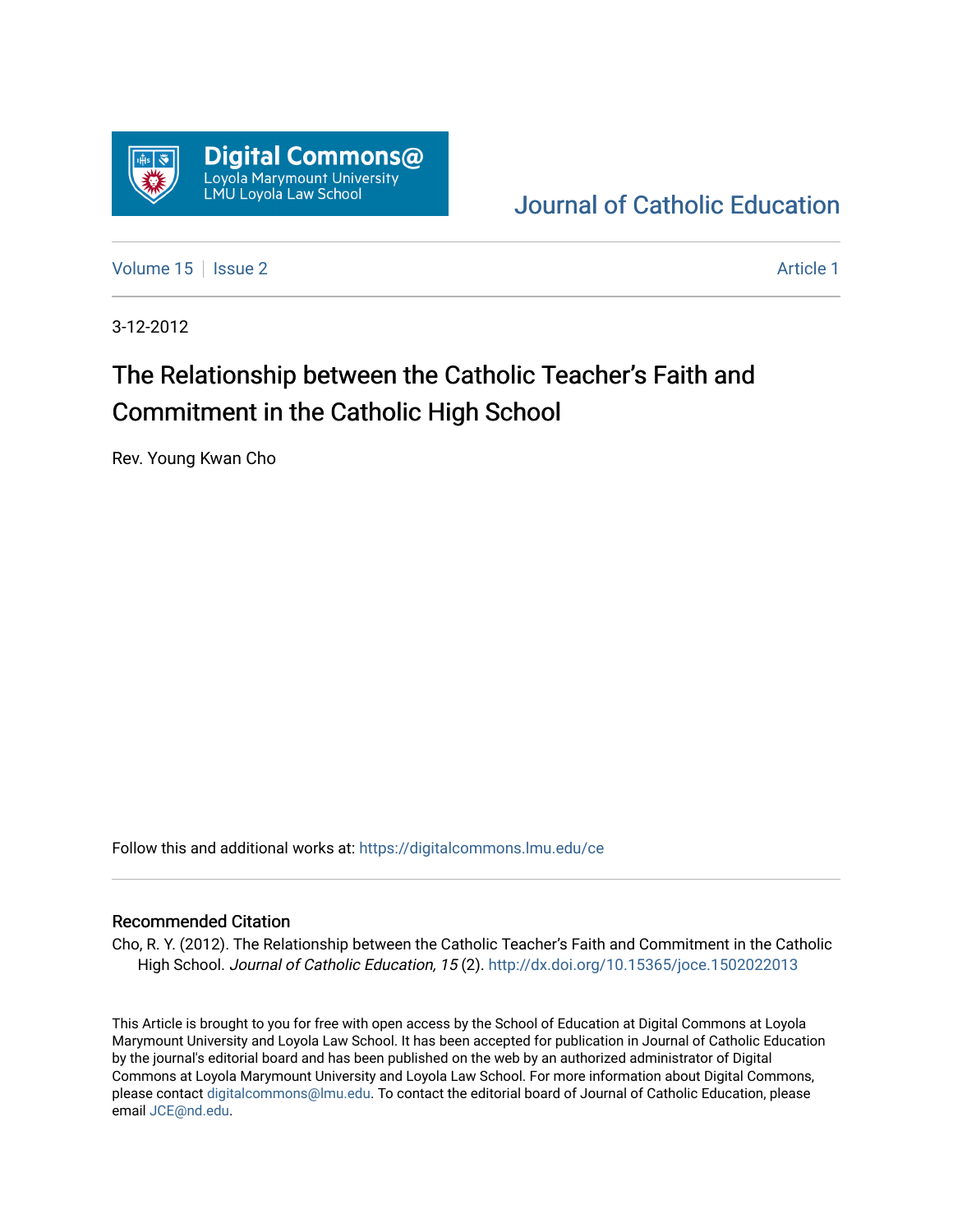# **The Relationship between the Catholic Teacher's Faith and Commitment in the Catholic High School**

Rev. Young Kwan Cho Catholic School Education Forum, Seoul, South Korea

*This study investigates the relationship between Catholic teachers' faith and their school commitment in Catholic high schools. A national sample of 751 teachers from 39 Catholic high schools in 15 archdioceses in the United States participated in a self-administered website survey. Data were analyzed using descriptive statistics and the Pearson correlation. The findings of this study show that there are significant relationships between the four dimensions of Catholic teachers' faith (belief, intimacy with God, action, and a living faith) and the four dimensions of school commitment (commitment to mission, commitment to the school, commitment to teaching, and commitment to students). Among the four dimensions of Catholic faith, a living faith was most influential in all the four dimensions of teacher commitment. Among the four dimensions of teacher commitment, commitment to mission was most strongly connected with all four dimensions of faith. The findings of this study strongly suggest that Catholic teachers' living faith, placed in the center of intrinsic motivation for their school lives and activities, needs to be acknowledged as a critical predictor of teacher commitment within Catholic high schools.*

teacher's commitment to a school and its members is a very important subject in terms of a school's success and students' academic achievement (Dannetta, 2002; Day, Sammons, Stobart, Kington, & Gu, 2007; Firestone, 1996; L subject in terms of a school's success and students' academic achievement (Dannetta, 2002; Day, Sammons, Stobart, Kington, & Gu, 2007; crucial factor influencing the effectiveness of the Catholic high school (Bempechat, Boulay, Piergross, & Wenk, 2008; Bryk, Lee, & Holland, 1993; Convey, 1992; Guerra, Donahue, & Benson, 1990; Schaub, 2000). Research suggests that teachers in effective Catholic high schools exhibit a strong commitment to their school, to teaching, and to their students (Bryk et al., 1993; Guerra et al., 1990; Irvine & Foster, 1996; Schaub, 2000). Guerra et al. (1990) stated that the commitment of teachers in Catholic high schools "strengthened by their perception of a shared religious mission" (p. 17) has a positive and powerful influence on student academic achievement. After detailed observation of teachers and students in Catholic high schools, Bryk et al. (1993) concluded that teachers in Catholic high schools are committed to high standards in class-

*Catholic Education: A Journal of Inquiry and Practice*, Vol. 15, No. 2, March 2012, 117-139 © Trustees of Boston College.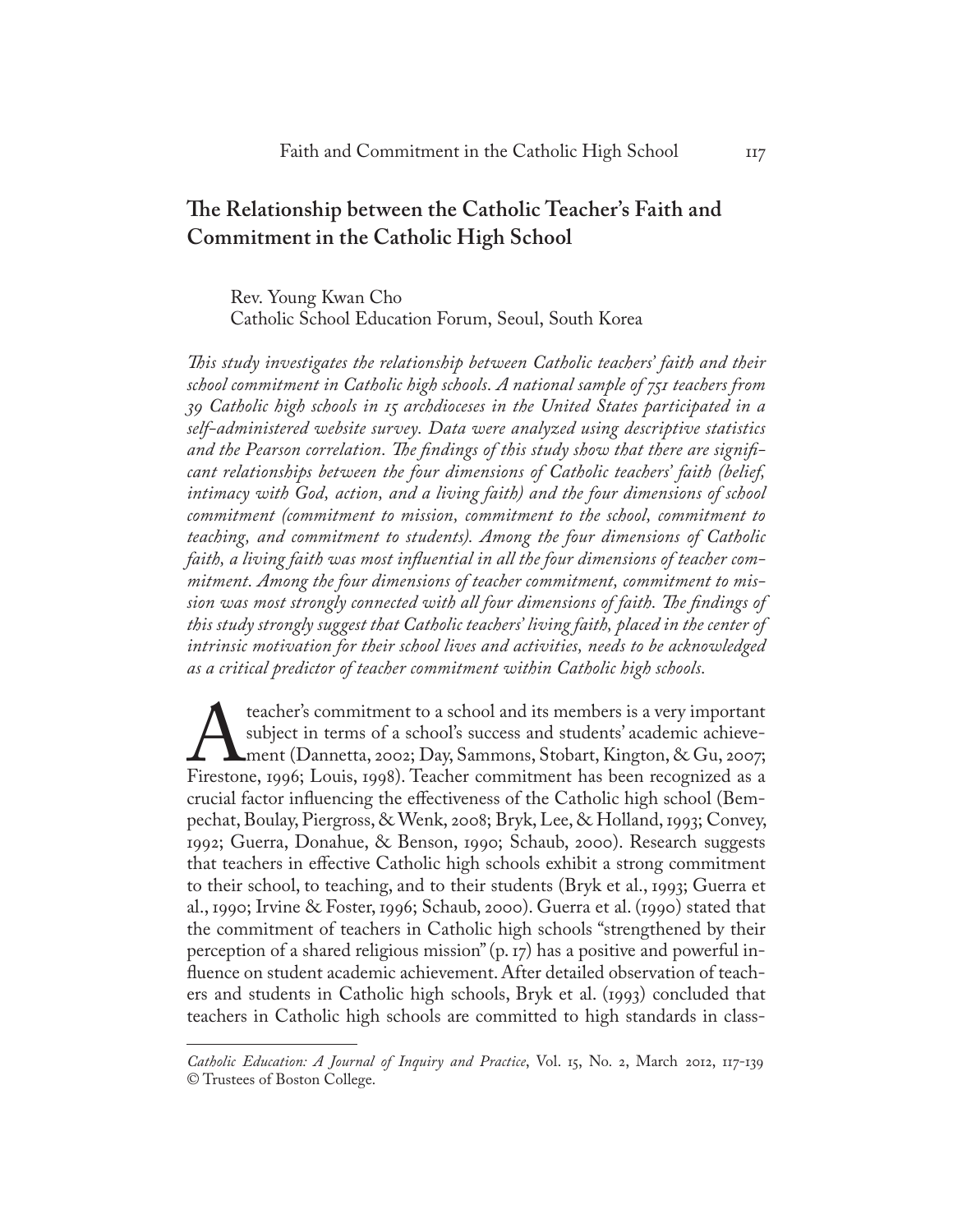room work, show themselves as role models for their students, and are positive about their work despite low salaries compared to their public school counterparts (see also Schaub, 2000). Students, moreover, recognize their teachers as patient, respectful, and happy with their teaching. Such positive reports on teachers' commitment to their school, to teaching, and to their students in Catholic high schools raise the following question: Why do Catholic teachers generally devote themselves to their school?

Even though empirical studies on teacher commitment in the Catholic high school are few in number, studies that have dealt with Catholic high schools have indicated significant relationships among teacher commitment and constructs such as a sense of vocation, goal and value consensus among school members, a strong sense of community, and religiosity (Benson & Guerra, 1985; Bryk et al., 1993; Coleman & Hoffer, 1987; Convey, 1992; Tarr, 1992; Tiernan, 2000). The essential synthesizing element among these characteristics is Catholic faith. Church documents have consistently emphasized that the Catholic teacher's faith is the most essential factor that guarantees the success of the Catholic school (Congregation for Catholic Education, 1977, 1982, 1997, 2002, 2007). Indeed, Ciriello (1987), Tarr (1992), and Tiernan (2000) infer that there is strong connection between Catholic teachers' faith and their school commitment in the Catholic high school.

The Catholic high school is fundamentally defined as an educational institution of the Catholic Church actualizing the identity and values of the Church rooted in Jesus Christ (Congregation for Catholic Education, 1977). Thus, the Catholic high school in the United States has been acknowledged as a faith community as well as an education community (Benson & Guerra, 1985; Moore, 2000). As a consequence, the Catholic Church's dogmatic and educational values have consistently had a great impact on not only the identity and values of the Catholic high school but also attitude and behaviors of teachers (Groome, 1996; Jacobs, 2005). This is an important driver of Catholic high schools' dual purposes for schooling—the academic and faith development of students (Congregation for Catholic Education, 1977, 1982, 1997, 2007). Also, the climate of the Catholic high school has typically attracted Catholic teachers who have faith (Benson & Guerra, 1985; Convey, 1992), and the teachers' faith has been recognized as an important motive for teacher commitment to school activities, including the evangelizing mission of the Church (Convey, 1992; McLaughlin, 1996; Moore, 2000; Tarr, 1992). However, until now, there has not been research that focused specifically on the relationship between Catholic teachers' faith and their commitment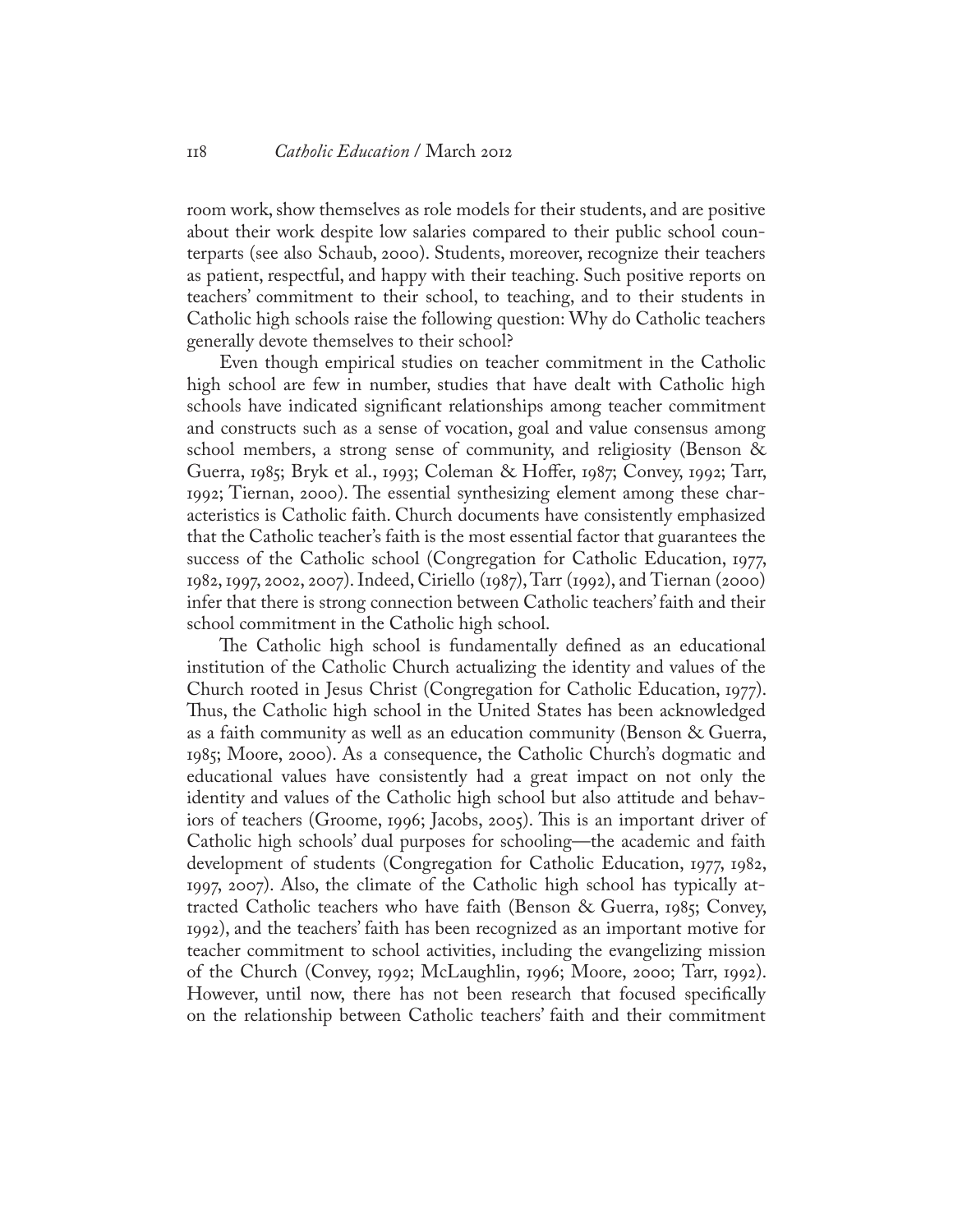within the context of the Catholic high school. The purpose of this study is to explore the relationship between Catholic teachers' faith and their commitment in the Catholic high school. For this purpose, this study investigated whether there are significant relationships between multi-dimensions of Catholic teachers' faith and their commitment in the Catholic high school, which dimension of faith is most influential in teacher commitment, and which dimension of teacher commitment is strongly associated with Catholic teachers' faith.

### **Literature Review**

Since the main focus of this study is the relationship between faith and commitment of Catholic teachers in the Catholic high school, Catholic faith and teacher commitment become two core variables—Catholic faith as the predictor and teacher commitment as the outcome. Defined below, Catholic faith and teacher commitment are multidimensional concepts.

### **Catholic Faith**

In general, faith is defined as a strong belief in God. Faith contains belief, but it is beyond belief. In a psychological analysis of faith, Lewis (1974) indicated that faith has three components–the cognitive, the affective, and the active.

Catholic faith, in *Catechism of the Catholic Church* (United States Catholic Conference, 1997), is defined as "man's response to God, who reveals Himself and gives Himself to man" (p. 17). In Catholicism, faith is primarily a loving action of God toward man and, at the same time, authentically a human act as a human's response to God's calling (United States Catholic Conference, 1997). As a human's response to God's loving invitation, Catholic faith has been recognized to have three essential components: belief (the cognitive dimension); intimacy with God (the affective dimension); and, action (the behavioral dimension) (Groome, 1980, 2002; Kreeft, 2001; Pollard, 1989).

Belief in God and in the tenets of Catholicism is the first component of Catholic faith. As the cognitive dimension, belief can also be called intellectual faith or head-faith (Groome, 1980, 2002; Lewis, 1974). Belief is to know and acknowledge the contents of faith with all capacities of the mind, including reason (Arnold, 1964). This intellectual faith is necessary because one cannot hold faith toward God unless he or she knows God and the contents of faith (Lewis, 1974). Therefore, in one aspect, faith is a matter of understanding and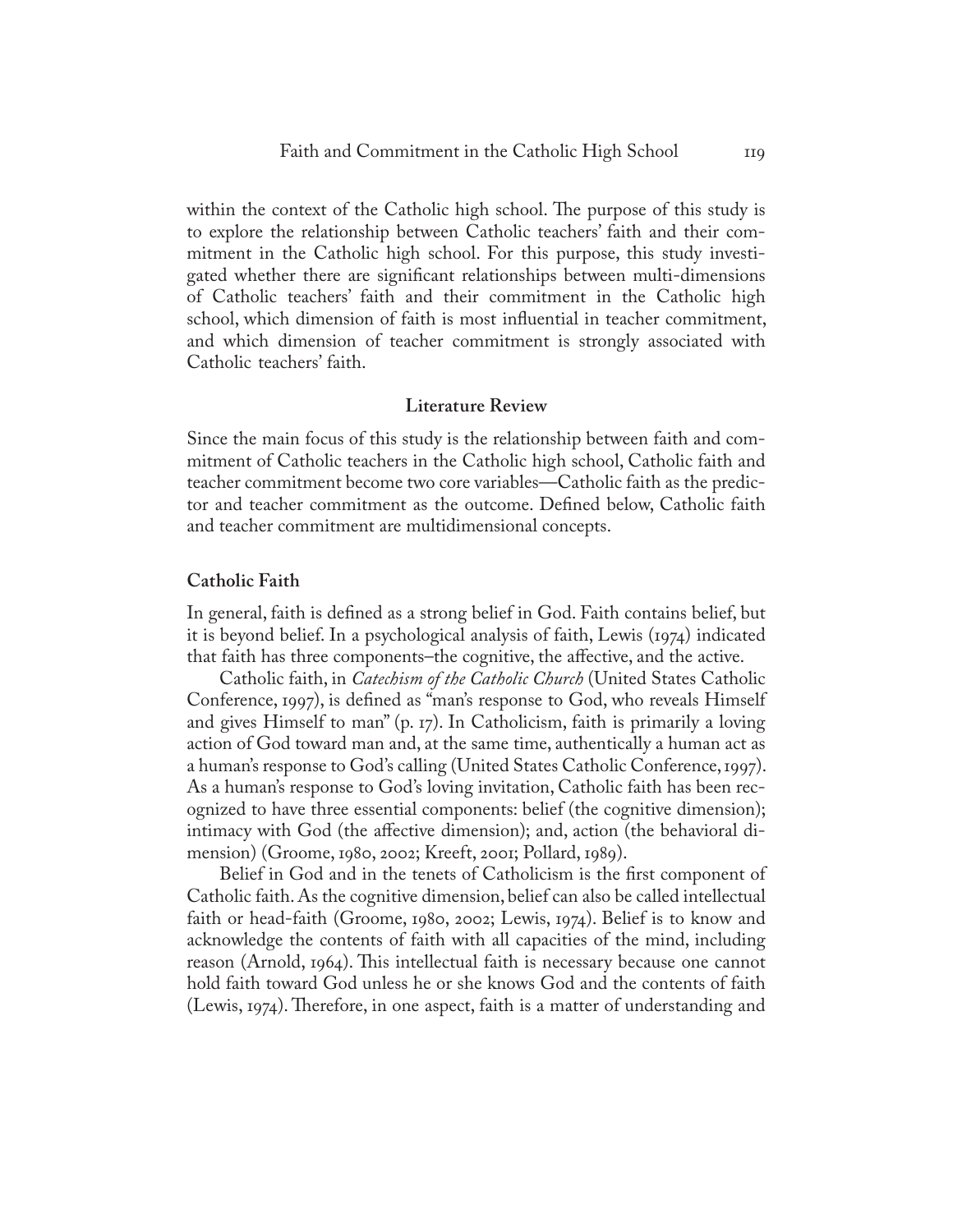intelligence (Arnold, 1964; Sokolowski, 2006). Faith clearly requires cognitive understanding and conviction about the tenets of Catholicism rooted in the revelation of the Bible and the tradition of the Catholic Church. However, all of the contents of faith cannot be completely revealed and understood by the mind and reason (Groome, 2002). Faith must be more than belief.

Intimacy with God is the second component of Catholic faith. As the affective dimension, it is called heart-faith (Groome, 1980, 2002; Lewis, 1974). Intimacy with God means for Christians to feel God's love and to love God with their hearts. Catholic faith, as more than an agreement of the mind, binds a man to God's love and makes a man enter into relations with Him (Arnold, 1964). The mysteries of faith are also accepted through a loving relationship with God beyond the understanding of reason and intelligence. Karl Rahner (1978), one of the most influential Catholic theologians of the 20th century, emphasizes that Christian faith is not just to believe a collection of abstract doctrines and mysterious rituals, but is essentially responding to the deepest longings of the heart toward God. However, Catholic faith still needs one more dimension, action, in order to be a lived reality. This is why, in Catholicism, "faith without works is dead" ( James 2:26).

Action is the third component of Catholic faith. As the behavioral dimension, action refers to hand-faith (Groome, 1980, 2002). Action is to perform the will of God, to love and serve others, and to be dedicated to the Church. Jesus consistently emphasized action following belief: "Not everyone who says to me, 'Lord, Lord,' will enter the kingdom of heaven, but only the one who does the will of my Father in heaven" (Matthew 7:21). Therefore, Christians must apply their faith to their lives through tangible behaviors and activities.

When both intellectual faith and heart-faith are closely connected with hand-faith, the faith becomes a living faith as "a lived reality" (Groome, 1980, p. 57). A living faith integrating the mind, heart, and hand becomes lived, personalized, and internalized within one's life (Schuttloffel, 1999). The internalized living faith impacts one's identity, values, emotions, attitudes, and behaviors in all aspects of life. Therefore, only if Catholics have a living faith can they live their faith fully and put their faith into practice in all aspects of life. A life of unconditional love is a paragon of a living faith because Catholic faith has its root in love (Saint-Laurent, 2007) and "being a Christian means having love" (Ratzinger, 2006, p. 72). Unconditional love can be expressed in a variety of ways, such as unselfish love, compassion, collaboration, caring, honesty, sincerity, and generosity in a Catholic person's attitudes and behaviors (Groome, 2002). Through the pursuit of a life of unconditional love, a living faith be-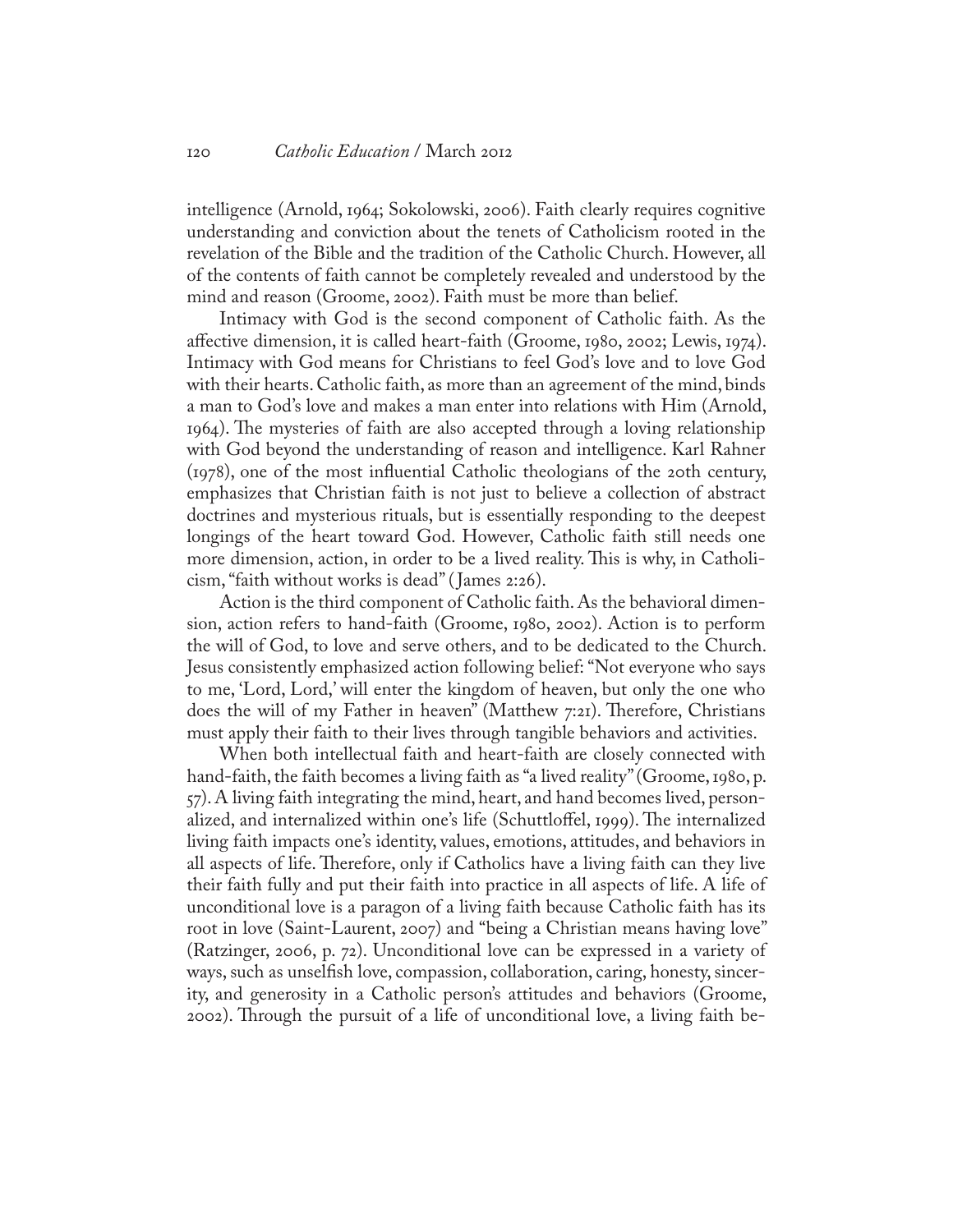comes the core factor that enables Catholics to cultivate commitment to the Church, their neighbors, and society.

Catholic faith is also understood as "an existential developmental reality" (Groome, 1980, p. 57). It means that faith is not fixed, but grows like living creatures. All Christians have a faith history involving their individuality, temperament, experiences, and environment. Their personal faith history influences their faith development or retrogression (Guardini, 1998). Therefore, based on the individuals' religious background, experiences, disposition, and environment, Catholic high school teachers' inclination toward the three components of faith might be different although they try to live a living faith and the strength of their faith might also vary.

# **Teacher Commitment**

Recently, a number of researchers have defined commitment as a psychological attachment or bond of an individual to someone or something that has a special meaning (Cohen, 2007; I. Park, 2005; Somech & Bogler, 2002; Tyree, 1996). A true commitment, however, must be a lived reality revealed through concrete actions (Crosswell & Elliott, 2004; Louis, 1998).

Teacher commitment is generally categorized into three dimensions: commitment to the school; commitment to teaching; and, commitment to students (Danneta, 2002; Firestone & Rosenblum, 1988; Hamilton, 1999; Nir, 2002; I. Park, 2005). For this study, it is required to add one dimension: commitment to mission due to the distinctiveness of Catholic high school teachers on whom this study focuses. As an educational institution of the Church, the Catholic high school pursues the evangelizing mission of the Church as its unique, essential goal. Catholic teachers in the Catholic high school are encouraged to participate in the mission by appearing as a witness to faith and helping students develop Catholic belief and values (Congregation for Catholic Education, 1977, 1982; Convey, 1992). Therefore, commitment to mission should be acknowledged as one important dimension of teacher commitment in the Catholic high school.

Many Catholic teachers in the United States want to work in a Catholic school because of their desire to participate in the evangelizing mission of the Church (Convey, 1992; Cook, 2004; Schuttloffel, 2008). In order to practice the evangelizing mission of the Church, the most important quality that a Catholic teacher must have is Catholic faith (Congregation for Catholic Education, 1997). In this study, commitment to mission indicates teachers' strong accep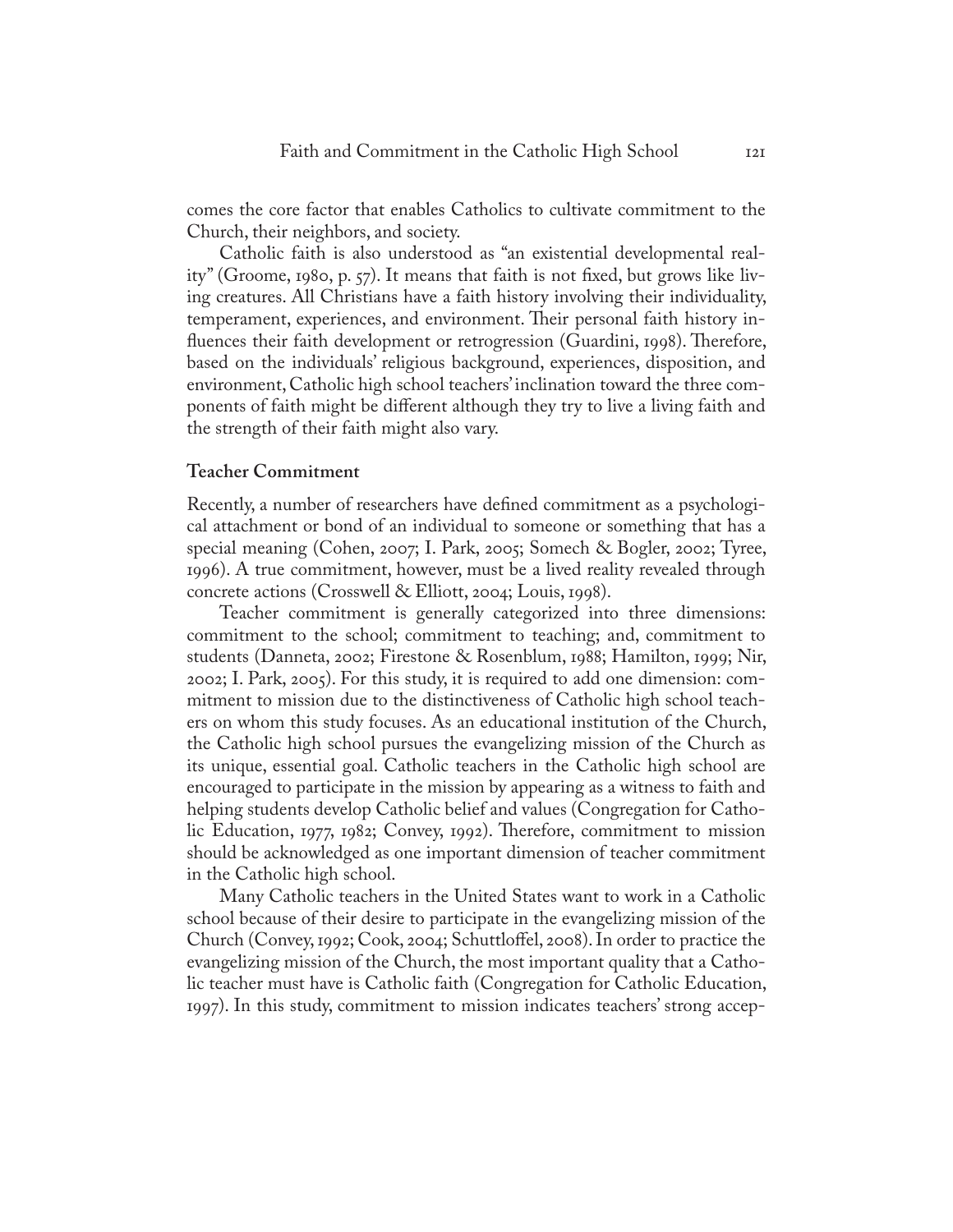tance and participation in the evangelizing mission of their school, a willingness to appear as a witness to faith by word and deed, and dedication to help students develop Christian beliefs and values.

Commitment to the school means loyalty, identification, and involvement in the school as a workplace (Meyer & Allen, 1997). This commitment has been generally indicated to have three components: strong belief in and acceptance of the school's goals and values; a willingness to dedicate oneself to school work and activities; and a strong intention to remain in the school (Danneta, 2002; Mowday, Steers, & Porter, 1979; Somech & Bogler, 2002). Also, based on the Catholic school's climate emphasizing the school as community, creating a sense of community within the school should be considered as an important aspect of commitment to the school (Moore, 2000; United States Conference of Catholic Bishops, 1972). Therefore, in this study, teacher commitment to school means a teacher's strong acceptance and support of the goals and values of the school, a willingness to dedicate oneself to school work and activities, a strong intention to remain in the school, and effort toward building community within the school.

Commitment to teaching refers to teachers' effort and involvement in instruction and teaching subjects in order to teach effectively (Louis, 1998; Tyree, 1996). A teacher committed to teaching will express a strong orientation toward developing effective classroom practices and broadening his or her professional knowledge (Nir, 2002; Zehm & Kottler, 1993). More specifically, commitment to teaching involves a commitment to building the skills, knowledge and professional behaviors that will have a positive impact on student learning (Firestone & Rosenblum, 1988; Somech & Bogler, 2002).

Commitment to students refers to a teacher's dedication to students' academic achievement and social development (I. Park, 2005). This commitment is associated with teachers' caring for students, a willingness to help students, taking responsibility for improving students' learning and school life, and forming strong emotional bonds with students (Firestone & Rosenblum, 1988; I. Park, 2005). Many teachers recognize students' academic achievement and welfare as core components of commitment to students (Tyree, 1996). Also, teachers who are committed to students pay particular attention to students who are academically at risk (Louis, 1998; I. Park, 2005).

#### **Faith as a Critical Intrinsic Motivator for Teacher Commitment**

Intrinsic motivation has a close relationship to commitment. Intrinsic motiva-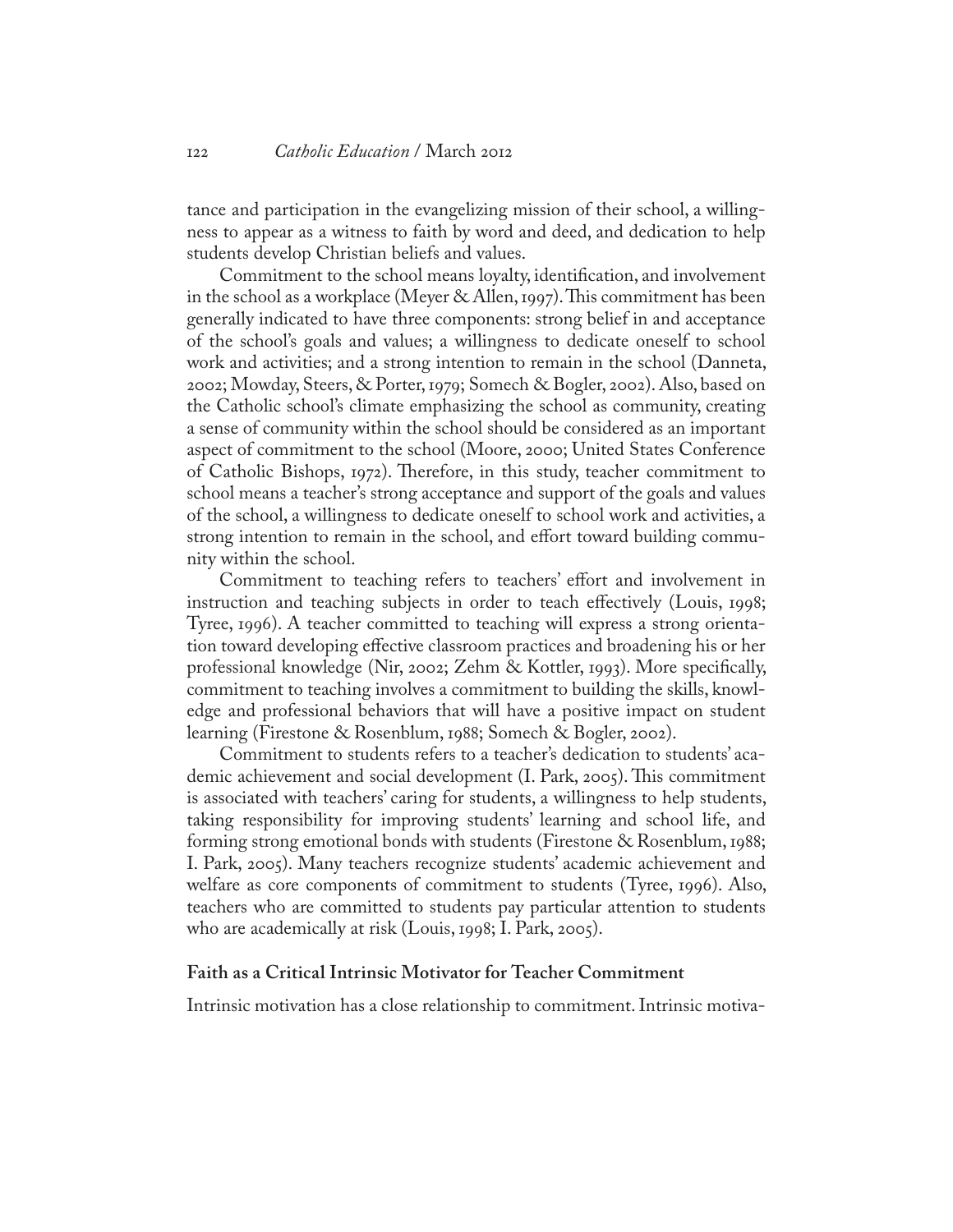tion refers to motivation coming from the internal rewards of an individual rather than from any external or outside rewards (Woolfolk, 2007). Intrinsic motivation is clearly "based upon the value received from the work itself " (Sergiovanni, 2007, p. 128). A number of researchers have reported that intrinsic rewards, such as meaningfulness, purposefulness, and significance, are closely associated with commitment (Bredeson, Fruth, & Kasten, 1983; Crosswell & Elliot, 2004; Day, 2004; Thomas, 2000). It is obvious that when people recognize their work as being meaningful, purposeful, and significant, higher levels of performance will be produced (Sergiovanni, 2007). Intrinsic motivation is especially tied to teachers' commitment (Ancess, 2003; Ball & Goodson, 1985; Reyes & Pounder, 1993; Wiener, 1982). Teachers' identity, beliefs and values, morality, passion, and emotions have been indicated as critical components of their intrinsic motivation (Ancess, 2003; Day, 2004; Palmer, 2007; Thomas, 2000). Palmer (2007) paid great attention to personal identity, vocation, and the inner life of the teacher with regard to teacher commitment. He emphasized that "good teaching comes from identity, not technique" (p. 66). Day et al. (2007) also insisted that "teachers' sense of professional and personal identity is a key variable in their motivation, job fulfillment, and commitment" (p. 103).

For many teachers, particularly those in Catholic education settings, faith is a critical component of intrinsic motivation. At its most basic, faith means a person's inner quality that affects one's identity, beliefs, values, passion, emotions, morality, attitudes, and behaviors (Astley, 1992; Fowler, 1981; Gallagher, 1996; Geyer, & Baumeister, 2005). According to Fowler (1981), who understood the term faith broadly, faith is "an orientation of the total person, giving purpose and goal to one's hopes and strivings, thoughts and actions" (p. 14). Likewise, for many Christians, faith provides purpose and meaning for life, stirs passions, and serves as an individual's moral compass (Matthews & Clark, 1998; C. L. Park, 2005; Geyer & Baumeister, 2005; Thomas, 2000). That is, faith is the primary and basic intrinsic motivator for strong believers.

Therefore, faith as the primary and basic intrinsic motivator for believers is likely to contribute strongly to commitment. Cartwright (1962), who claimed a close relationship between the confession of faith and a life commitment, stated that when people believe in God with all their heart, faith reaches wholehearted commitment to God and it influences all the interests and relations of their total life. As mentioned earlier, Catholics are encouraged to embrace the whole of life and to look at all aspects of life from a faith perspective. Because a living faith becomes lived, personalized, and internalized within the whole life of a faithful person, the faith affects one's identity, values, emotions, and atti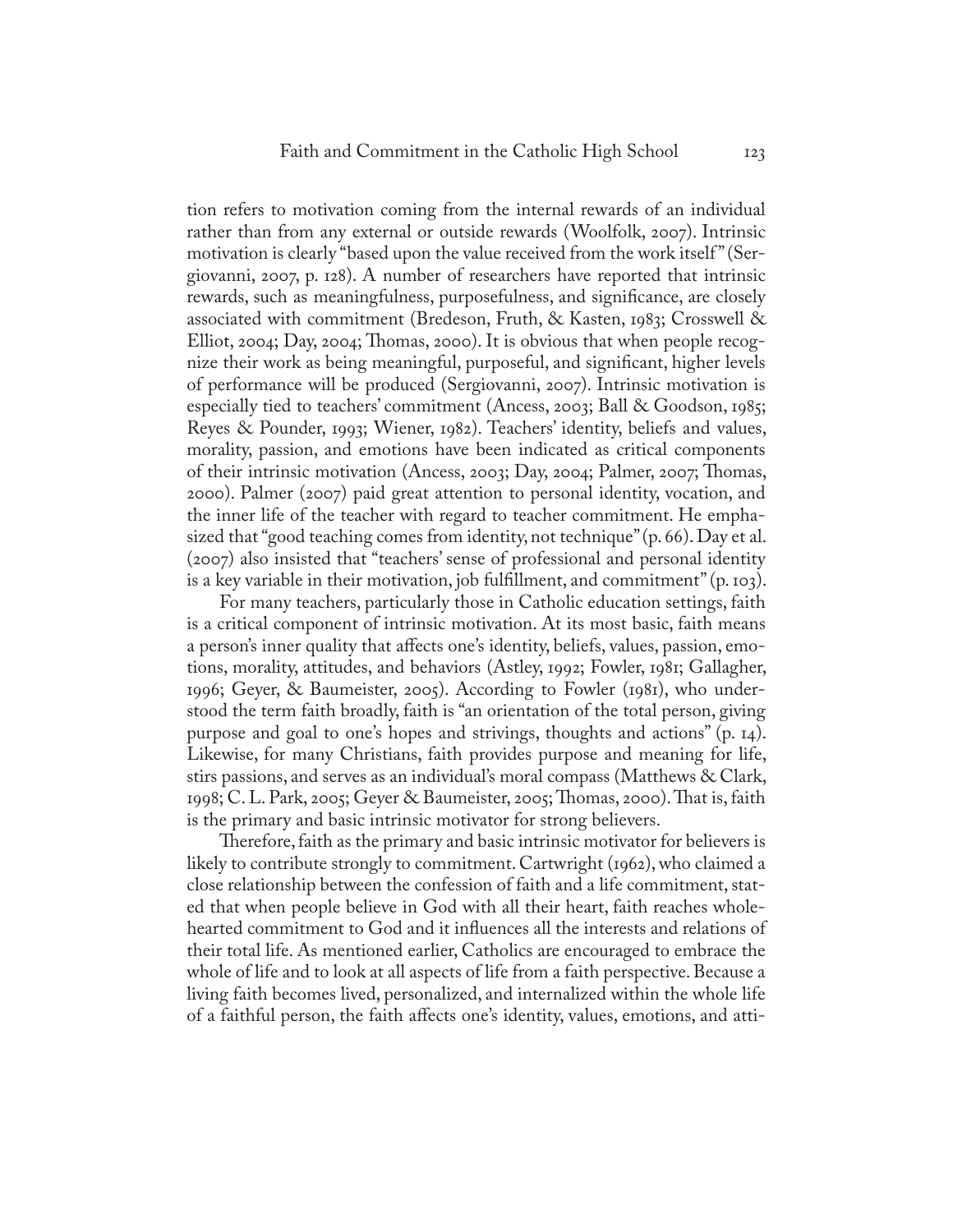tudes positively, so that it functions as the basic intrinsic motivator that causes the committed lives of the faithful. Consequently, for Catholic school teachers who have a living faith, the faith would be placed in the center of intrinsic motivation for their commitment to mission, the school, teaching, and students.

# **Methodology**

This study was designed to examine the relationship between Catholic teachers' faith and their school commitment in the Catholic high school. For that purpose, this study employed a quantitative method that uses a self-administered website survey.

#### **Sampling, Distribution, and Data Collection**

The population for this study was all Catholic high school teachers in the United States. Since the population for this study was very large and spread out over the United States, this study used cluster sampling. For a cluster sampling of this study, a logical cluster was a Catholic high school and the unit of analysis was a teacher. The survey invitations were sent to the principals of 165 Catholic high schools randomly selected in 16 archdioceses across the United States that have more than 10 Catholic high schools. Among them, 39 Catholic high schools in 15 archdioceses participated in the survey. The researcher used an online survey tool for survey distribution and data collection because this survey's potential respondents were professional members (teachers) that have e-mail and Internet access. Of the 2,106 Catholic high school teachers sent the survey, 751 teachers were included as the completed respondents and the overall response rate of sample teachers was 35.7%. Table 1 displays school/teacher numbers included in the survey and survey response rates in the 16 archdioceses.

# **The Survey Instrument**

This research study utilized a 96-item online survey instrument developed by the author on the basis of several survey instruments (Benson & Guerra, 1985; Ciriello, 1987; Hill & Hood, 1999; Mowday, et.al., 1979; I. Park, 2005) that dealt with subjects regarding faith and teacher commitment. The survey had three sections: Section I–General Information; Section II–Catholic Faith; and, Section III–Teacher Commitment. Section I (General Information) dealt with personal and professional background characteristics, such as gender, marital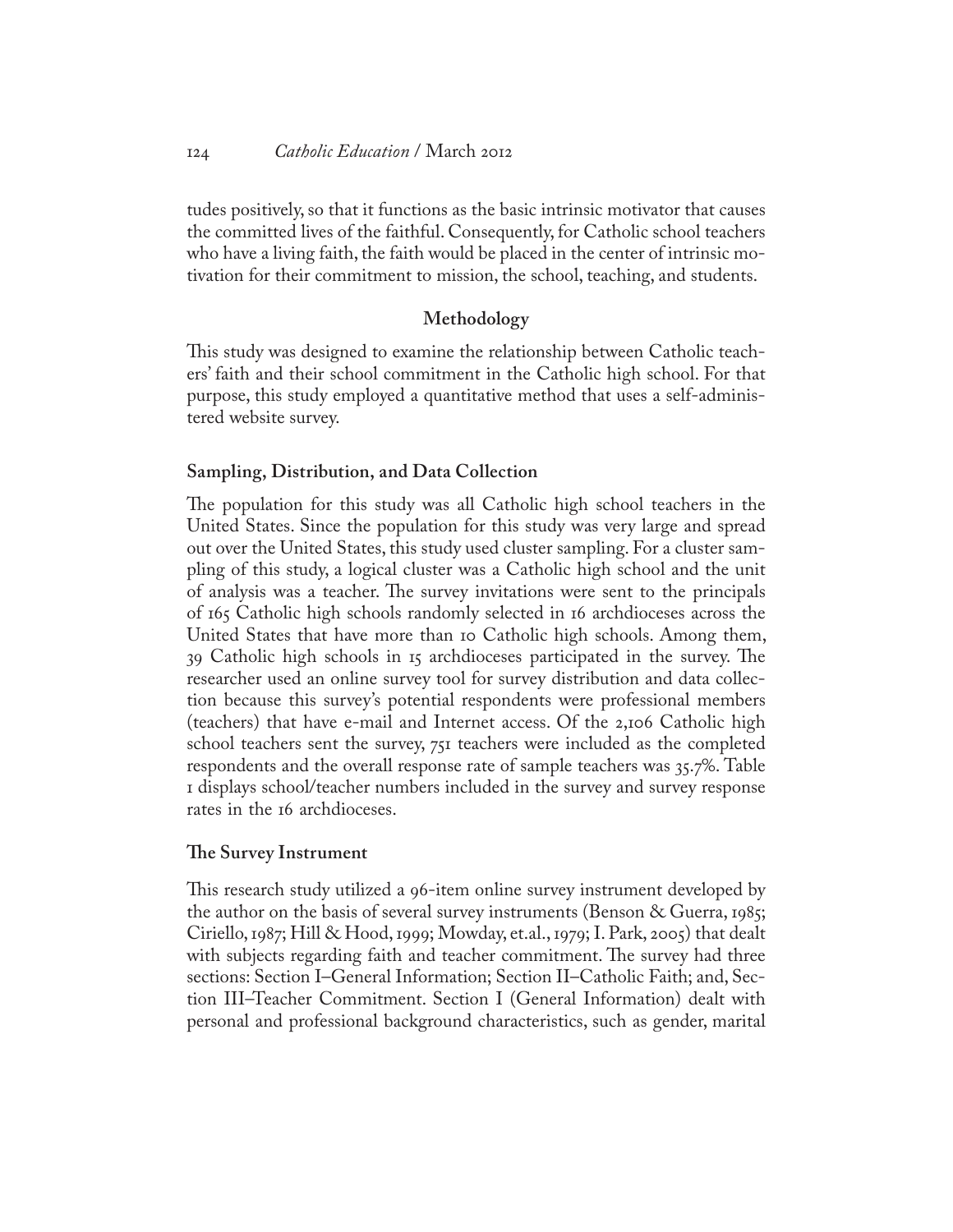| School/Teacher Numbers Included in the Survey and Survey Response Rates |  |
|-------------------------------------------------------------------------|--|
|-------------------------------------------------------------------------|--|

| Archdioceses                 | Schools con-<br>tacted for the<br>survey | <b>Schools</b><br>included in the<br>survey | A total of<br>teachers | Respondents<br>(completed) | Response rate |
|------------------------------|------------------------------------------|---------------------------------------------|------------------------|----------------------------|---------------|
| Baltimore                    | 10                                       | $\overline{4}$                              | 219                    | 59                         | 26.9%         |
| <b>Boston</b>                | 10                                       | 3                                           | 136                    | 57                         | 41.9%         |
| Chicago                      | 10                                       | $\overline{2}$                              | 139                    | 19                         | 13.7%         |
| Cincinnati                   | 10                                       | $\overline{2}$                              | 146                    | 38                         | 26.0%         |
| Detroit                      | 10                                       | $\overline{4}$                              | 209                    | 72                         | 34.4%         |
| Indianapolis                 | 8                                        | $\overline{2}$                              | 82                     | 29                         | 35.4%         |
| Los Angeles                  | 11                                       | $\overline{4}$                              | 209                    | 87                         | 41.2%         |
| Miami                        | 11                                       | 1                                           | 56                     | 22                         | 37.9%         |
| Milwaukee                    | 9                                        | $\overline{4}$                              | 198                    | 83                         | 41.9%         |
| <b>Newark</b>                | 10                                       | 1                                           | 21                     | 5                          | 23.8%         |
| New Orleans                  | 10                                       | $\overline{2}$                              | 94                     | 52                         | 55.3%         |
| New York                     | 13                                       | $\overline{2}$                              | 140                    | 16                         | 11.4%         |
| Philadelphia                 | 14                                       | $\mathbf 0$                                 | $\Omega$               | $\mathbf 0$                | $0\%$         |
| St. Louis                    | 11                                       | 3                                           | 133                    | 61                         | 45.9%         |
| St. Paul and<br>Minneapolis  | 10                                       | 1                                           | 72                     | 30                         | 41.7%         |
| Washington,<br>D.C.          | 8                                        | $\overline{4}$                              | 250                    | 103                        | 41.2%         |
| <b>Totals</b><br>$(n = 193)$ | 165                                      | 39                                          | 2,106                  | $733+18=751$               | 35.7%         |

Note. \*Regarding total respondents, 18 teachers did not identify the location of their school.

status, age, Catholic education background, years of teaching, and teaching subject. Section II (Catholic Faith) contained 54 items dealing with the importance of Catholic faith ( $\tau$  item), Catholic identity ( $\tau$  items), belief ( $\tau$ <sup>2</sup> items), intimacy with God ( $\tau$  items), action (12 items: action attitude  $\zeta$  items, religious practice 7 items), and a living faith (7 items). Section III (Teacher Commitment) dealt with motives for teaching (3 items), motives for remaining (3 items), and four dimensions of teacher commitment (24 items): commitment to mission (6 items); commitment to the school (6 items); commitment to teaching (6 items); and commitment to students (6 items). Methods to measure these questions were multiple choices, top-down multiple choices, Likert scales, and rating scales.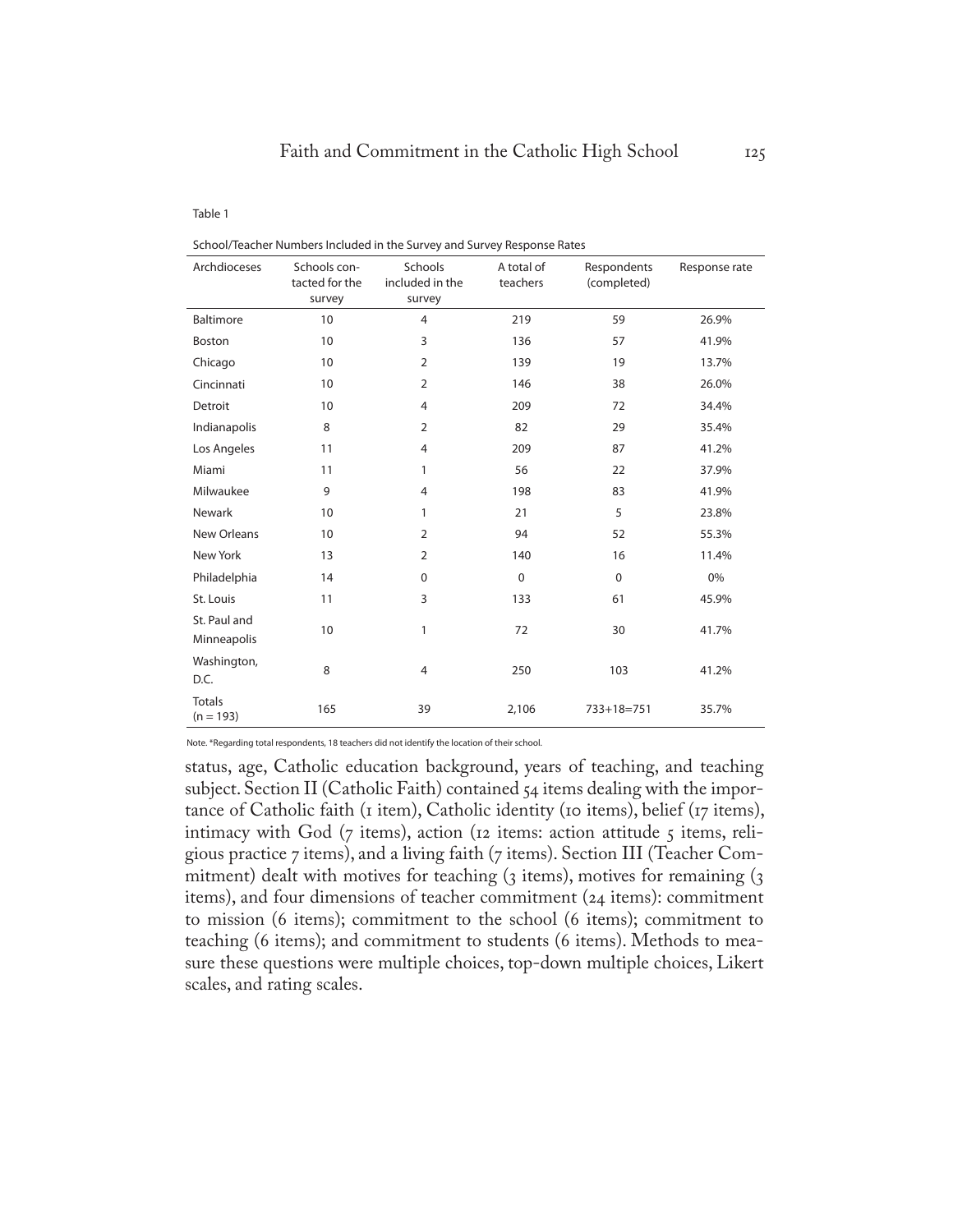### **Validity and Reliability**

In order to secure validity and reliability for this survey instrument, a pilot test was performed using responses from 50 teachers in three Catholic high schools in the Washington, DC, area by using an online survey tool. Through the pilot study all items were carefully examined and the wording of some items was revised. A reliability estimate for the survey instrument employed Cronbach's Alpha. Because Cronbach's Alpha for all variables was between .781 and .927, this survey instrument secured reasonable internal consistency reliabilities for the population.

#### **Data Analysis**

For this study two types of analyses were conducted: (a) descriptive analysis and (b) inferential analysis. Descriptive analysis was utilized to summarize and describe the data gained by the survey and to provide percentages of survey responses with regard to demographics of the sample, the importance of religion, motives for teaching in the Catholic high school, and motives for remaining in the Catholic high school. The Pearson correlation was applied to determine whether and to what degree correlations exist between multi-dimensions of faith and commitment of Catholic teachers.

#### **Survey Findings**

#### **Demographics of the Sample**

The sample was comprised of  $75I$  teachers, including  $425$  females  $(57\%)$ ,  $32I$ males (43%), and  $\zeta$  (0.6%) who did not indicate a gender. Of the sample teachers, 81.7% were Catholics and 18.3% were non-Catholics. Lay teachers (93.4%) were the majority of the sample. Catholic teachers and religious teachers (priests, brothers, or sisters) made up 6.7% of Catholic teachers. The vast majority of the sample teachers were White (87.4%). Hispanic teachers constituted 6.6% of the sample and less than 4.0% were from other racial groups (American Indian 0.1%, Asian 1.7%, and Black teachers 1.9%). Of the sample teachers, 36.4% were under the age of 35, 40.4% were between 35 and 54, and 33.2% were over 55. With regard to teaching subject, 22.1% of the sample teachers were involved in teaching religion, and the remaining 77.9% of teachers were teaching other subjects only. As for teaching experience at their current Catholic high schools,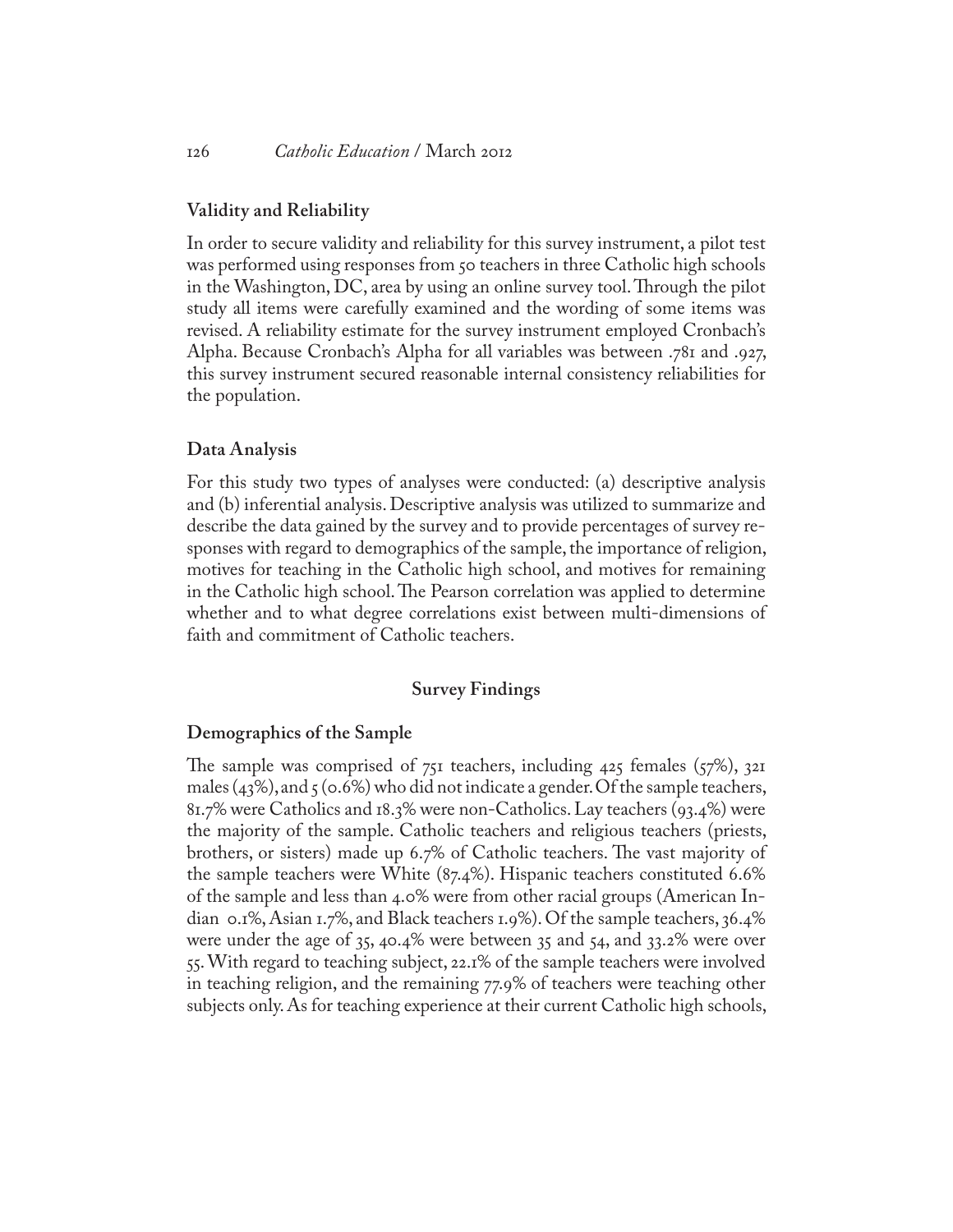16.6% of the sample teachers had teaching experience of more than 20 years, 20.5% of teachers had teaching experience between 11 and 20 years, and 62.9% of teachers had teaching experience between 1 and 10 years.

#### **The Importance of Religion**

With regard to the importance of religion, only one question asking, "overall, how important is religion in your life?" was included in the survey. Almost all Catholic teachers (98.4%) reported that religion is influential in their lives. Of Catholic teachers teaching religion, 98.2% responded that religion is the most important or one of the most important parts in their lives; of Catholic teachers teaching other subjects, 72.8% reported similar degree of importance (see Table 2).

Table 2

Descriptive Statistics for the Importance of Religion

|                            | <b>All Catholics</b><br>$(n=612)$ |          | Cath. Religion<br>$(n=160)$ |          | Cath. Other<br>$(n=446)$ |          |
|----------------------------|-----------------------------------|----------|-----------------------------|----------|--------------------------|----------|
| Scale                      | n                                 | $\%$     | n                           | $\%$     | n                        | $\%$     |
| Most important             | 200                               | 32.7     | 90                          | 56.3     | 105                      | 23.5     |
| One of the most important  | 288                               | 47.1     | 67                          | 41.9     | 220                      | 49.3     |
| Somewhat important         | 114                               | 18.6     | 3                           | 1.9      | 111                      | 24.9     |
| One of the least important | 10                                | 1.6      | 0                           | $\Omega$ | 10                       | 2.2      |
| Least Important            | $\Omega$                          | $\Omega$ | 0                           | $\Omega$ | 0                        | $\Omega$ |

Note. Cath. Religion = Catholic teachers who teach religion or religion with other subject;

Cath. Other = Catholic teachers who teach other subjects.

# **Motives for Teaching and Remaining in the Catholic High School**

Catholic teachers' motives for teaching and remaining in the Catholic high school provide crucial information to grasp their intrinsic motivation regarding school commitment. With regard to motives for teaching in the Catholic high school, survey participants were asked to select the most, the second most, and the third most important reason that influenced their decision to teach at this school by using top-down multiple choices on 21 reasons. For Catholic teachers, three reasons closely associated with their Catholic faith, "God's choice for my life" (15.8%), "view of teaching as ministry" (12.1%), and "commitment to Catholic education" (10.6%) had the highest frequencies as the most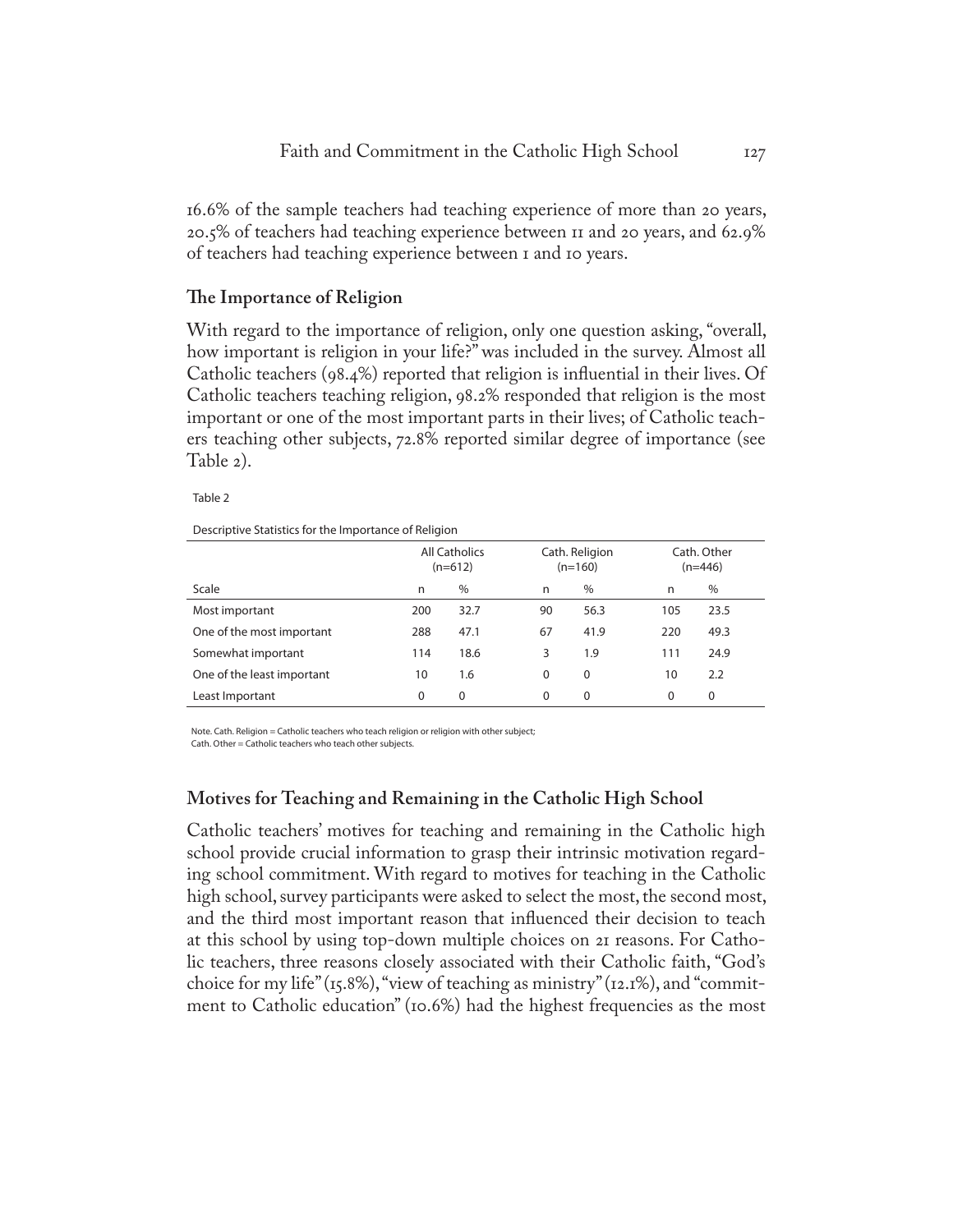Motives that Influenced Teachers' Decisions to Teach in Catholic High School

|                                          | Catholic teachers<br>$(n=594)$ |                                | Non-Catholic teachers<br>$(n=135)$ |                                |  |
|------------------------------------------|--------------------------------|--------------------------------|------------------------------------|--------------------------------|--|
| <b>Motives</b>                           | Most<br>Important              | A total of<br>the top<br>three | Most<br>Important                  | A total of<br>the top<br>three |  |
| 1. God's choice for my life              | 15.8%                          | 28.0%                          | 11.9%                              | 17.1%                          |  |
| 2. View of teaching as ministry          | 12.1                           | 31.2                           | 5.9                                | 14.2                           |  |
| 3. Commitment to Catholic education      | 10.6                           | 29.7                           | $\overline{\phantom{0}}$           | 0.8                            |  |
| 4. Love of teaching                      | 9.1                            | 30.7                           | 23.0                               | 49.1                           |  |
| 5. Teaching my academic subject          | 6.9                            | 21.0                           | 14.1                               | 33.5                           |  |
| 6. Desire to work with students          | 6.4                            | 20.3                           | 6.7                                | 32.2                           |  |
| 7. Opportunity to witness to my faith    | 5.2                            | 14.5                           | 1.5                                | 6.0                            |  |
| 8. General working conditions            | 4.7                            | 15.6                           | 5.2                                | 18.7                           |  |
| 9. The school's Christian values         | 4.4                            | 19.8                           | 7.4                                | 16.3                           |  |
| 10. Satisfaction with my work            | 4.0                            | 10.8                           | 3.7                                | 20.2                           |  |
| 11. Family situation                     | 2.7                            | 8.9                            | 1.5                                | 5.3                            |  |
| 12. Working in a school close to home    | 2.0                            | 7.2                            | 1.5                                | 6.8                            |  |
| 13. Helping children develop their faith | 1.7                            | 8.1                            | $\overline{\phantom{0}}$           | 0.8                            |  |
| 14. Job security                         | 1.7                            | 5.6                            | 1.5                                | 5.9                            |  |
| 15. Working with committed people        | 1.3                            | 12.1                           | 2.2                                | 11.2                           |  |
| 16. Students' achievement                | 1.2                            | 6.1                            | 2.2                                | 16.5                           |  |
| 17. Administrator's style and philosophy | 1.0                            | 4.7                            | 3.0                                | 12.8                           |  |
| 18. Salary or benefits                   | 1.0                            | 7.6                            | 0.7                                | 5.9                            |  |
| 19. Relationship with the principal      | 0.8                            | 3.0                            | -                                  | 3.8                            |  |
| 20. Helping create a Christian community | 0.7                            | 5.4                            | 1.5                                | 6.7                            |  |
| 21. Summer vacation and holidays         | 0.3                            | 0.8                            | $\qquad \qquad -$                  | 1.5                            |  |

Note. Most important = the percentages of the most important reason;

A total of the top three = the total percentages of the most, the second, and the third important reasons.

important reason (see Table 3). On the other hand, for non-Catholic teachers, the reasons with the highest frequencies as the most important reason for teaching at the Catholic high school were "love of teaching" (23.0%), "teaching my academic subject" (14.1%), and "God's choice for my life" (11.9%).

Table 4 presents the percentage of most important reasons for teaching at the Catholic high school into four groups of religious, professional, environmental, and economic reasons on the basis of a similarity of the reasons. According to the findings presented in Table 4, as a total, religious reasons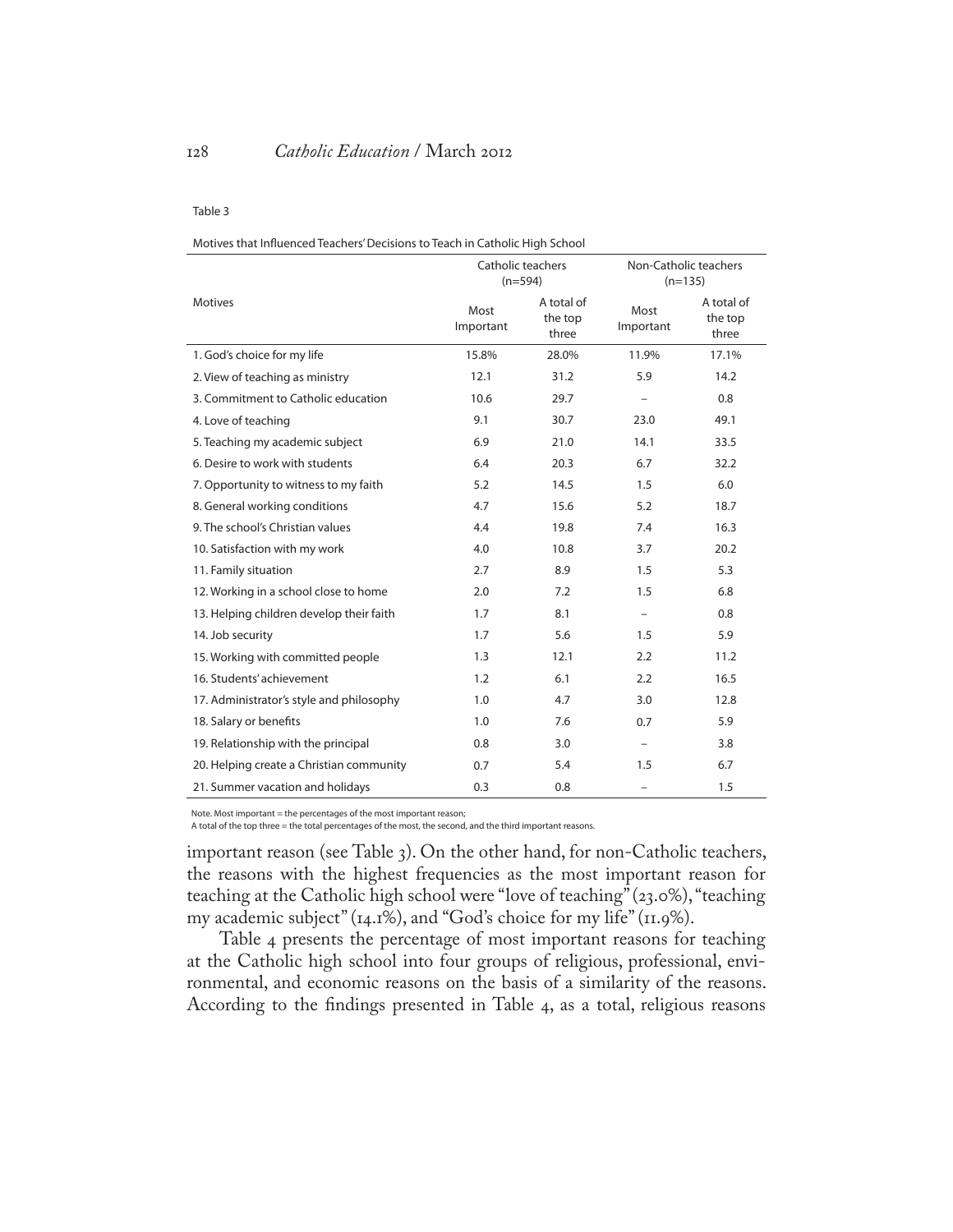#### Motives that Influenced Teachers' Decisions to Teach in Catholic High School

|                              | Most important reasons         |                                    |  |  |  |  |
|------------------------------|--------------------------------|------------------------------------|--|--|--|--|
| Motive categories            | Catholic teachers<br>$(n=594)$ | Non-Catholic teachers<br>$(n=135)$ |  |  |  |  |
| Religious motives            | 50.5%                          | 28.2%                              |  |  |  |  |
| Professional motives         | 27.6%                          | 49.7%                              |  |  |  |  |
| School environmental motives | 7.8%                           | 10.4%                              |  |  |  |  |
| Economic motives             | 7.7%                           | $5.2\%$                            |  |  |  |  |

Note. Religious motives = 1, 2, 3, 7, 9, 13, 20; Professional motives = 4, 5, 6, 10, 16; School environmental motives = 8, 15, 17, 19; Economic motives = 11, 12, 14, 18, 21 with regard to item numbers of Table 3.

#### Table 5

#### Motives that Influenced Teachers' Decisions to Remain in Catholic High School

|                                          | Catholic teachers<br>$(n=594)$ |                                | Non-Catholic teachers<br>$(n=135)$ |                                |  |
|------------------------------------------|--------------------------------|--------------------------------|------------------------------------|--------------------------------|--|
| <b>Motives</b>                           | Most<br>Important              | A total of<br>the top<br>three | Most<br>Important                  | A total of<br>the top<br>three |  |
| 1. Satisfaction with my work             | 15.3%                          | 29.3%                          | 15.6%                              | 36.5%                          |  |
| 2. Love of teaching                      | 10.1                           | 26.3                           | 14.8                               | 35.0                           |  |
| 3. God's choice for my life              | 9.1                            | 17.4                           | 5.2                                | 12.0                           |  |
| 4. View of teaching as ministry          | 8.9                            | 19.7                           | 5.2                                | 14.2                           |  |
| 5. General working conditions            | 7.9                            | 21.5                           | 10.4                               | 29.9                           |  |
| 6. Commitment to Catholic education      | 6.9                            | 23.1                           | 0.7                                | 2.2                            |  |
| 7. The school's Christian values         | 6.2                            | 20.0                           | 3.7                                | 12.0                           |  |
| 8. Job security                          | 6.2                            | 13.5                           | 11.1                               | 18.6                           |  |
| 9. Working with committed people         | 3.9                            | 16.4                           | 5.9                                | 14.9                           |  |
| 10. Desire to work with students         | 3.4                            | 18.3                           | 3.7                                | 16.5                           |  |
| 11. Students' achievement                | 3.4                            | 14.5                           | 5.2                                | 25.2                           |  |
| 12. Family situation                     | 3.0                            | 9.1                            | 0.7                                | 8.2                            |  |
| 13. Teaching my academic subject         | 2.4                            | 9.8                            | 2.2                                | 17.2                           |  |
| 14. Salary or benefits                   | 2.4                            | 9.2                            | 3.7                                | 10.4                           |  |
| 15. Helping children develop their faith | 2.2                            | 9.3                            | $\qquad \qquad -$                  | 1.5                            |  |
| 16. Helping create a Christian community | 1.5                            | 7.9                            | $\overline{\phantom{0}}$           | 4.5                            |  |
| 17. Opportunity to witness to my faith   | 1.2                            | 9.5                            | 2.2                                | 4.4                            |  |
| 18. Administrator's style and philosophy | 1.2                            | 5.2                            | 3.0                                | 13.5                           |  |
| 19. Relationship with the principal      | 1.0                            | 3.7                            | 1.5                                | 4.5                            |  |
| 20. Working in a school close to home    | 0.8                            | 4.5                            | 1.5                                | 6.0                            |  |
| 21. Summer vacation and the holidays     | 0.3                            | 3.3                            | $\qquad \qquad -$                  | 3.0                            |  |

Note. Most important = the percentages of the most important reason;

A total of the top three = the total percentages of the most, the second, and the third important reasons.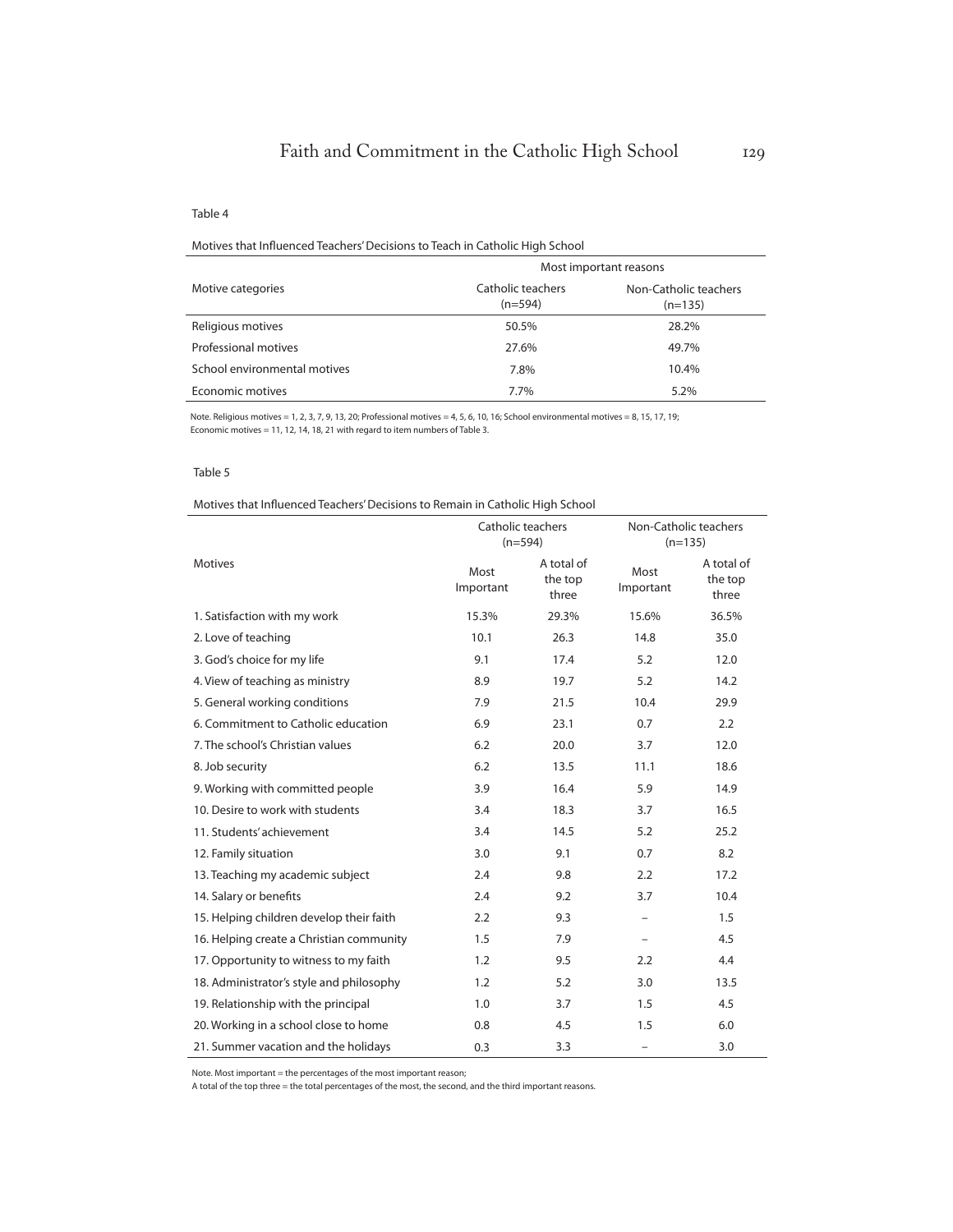Most Important Reasons by Category that Have Influenced Teachers' Decisions to Remain in the Catholic High School

|                              | Most important reasons         |                                    |  |  |  |
|------------------------------|--------------------------------|------------------------------------|--|--|--|
| Motive categories            | Catholic teachers<br>$(n=594)$ | Non-Catholic teachers<br>$(n=135)$ |  |  |  |
| Religious motives            | 36.6%                          | 17.9%                              |  |  |  |
| Professional motives         | 34.6%                          | 41.5%                              |  |  |  |
| School environmental motives | 14.0%                          | 20.8%                              |  |  |  |
| Economic motives             | 12.7%                          | 17.0%                              |  |  |  |

Note. Religious motives = 3, 4, 6, 7, 15, 16, 17; Professional motives = 1, 2, 10, 11, 13; School environmental motives = 5, 9, 18, 19; Economic motives = 8, 12, 14, 20, 21 with regard to item numbers of Table 5.

(50.5%) were much more influential on Catholic teachers' decisions to teach at the Catholic high school than professional (27.6%), environmental (7.8%), or economic reasons (7.7%).

In regard to Catholic teachers' motives for remaining in the Catholic high school, Table 5 presents the percentage of reasons that have influenced teachers' decisions to remain in the Catholic high school, and Table 6 shows the percentage of most important reasons by four categories based on a similarity of the reasons. As shown in Table 6, religious reasons as a whole (36.0%) were still more influential on Catholic teachers' decisions to remain in the Catholic high schools than professional (34.6%), environmental (14.0%), or economic reasons (12.7%). However, Table 5 indicates that there were notable changes in their preference rank between reasons to teach and reasons to remain. While God's choice (15.8%), ministry (12.1%), and commitment to Catholic education (10.6%) related to Catholic faith had been the highest preferences regarding Catholic teachers' decisions to teach at the Catholic high school (see Table 3), their highest preferences in the decisions to remain in the Catholic high school were satisfaction with their work (15.3%), love of teaching (10.1%), and God's choice (9.1%). These results imply that Catholic teachers' motives were moved into professional reasons from religious reasons while experiencing the school life.

#### **The Relationship between the Catholic Teacher's Faith and Commitment**

Table 7 presents the correlation matrix and descriptive statistics for four dimensions of Catholic faith and four dimensions of school commitment of Catholic teachers. As shown in the correlation matrix, Catholic teachers' re-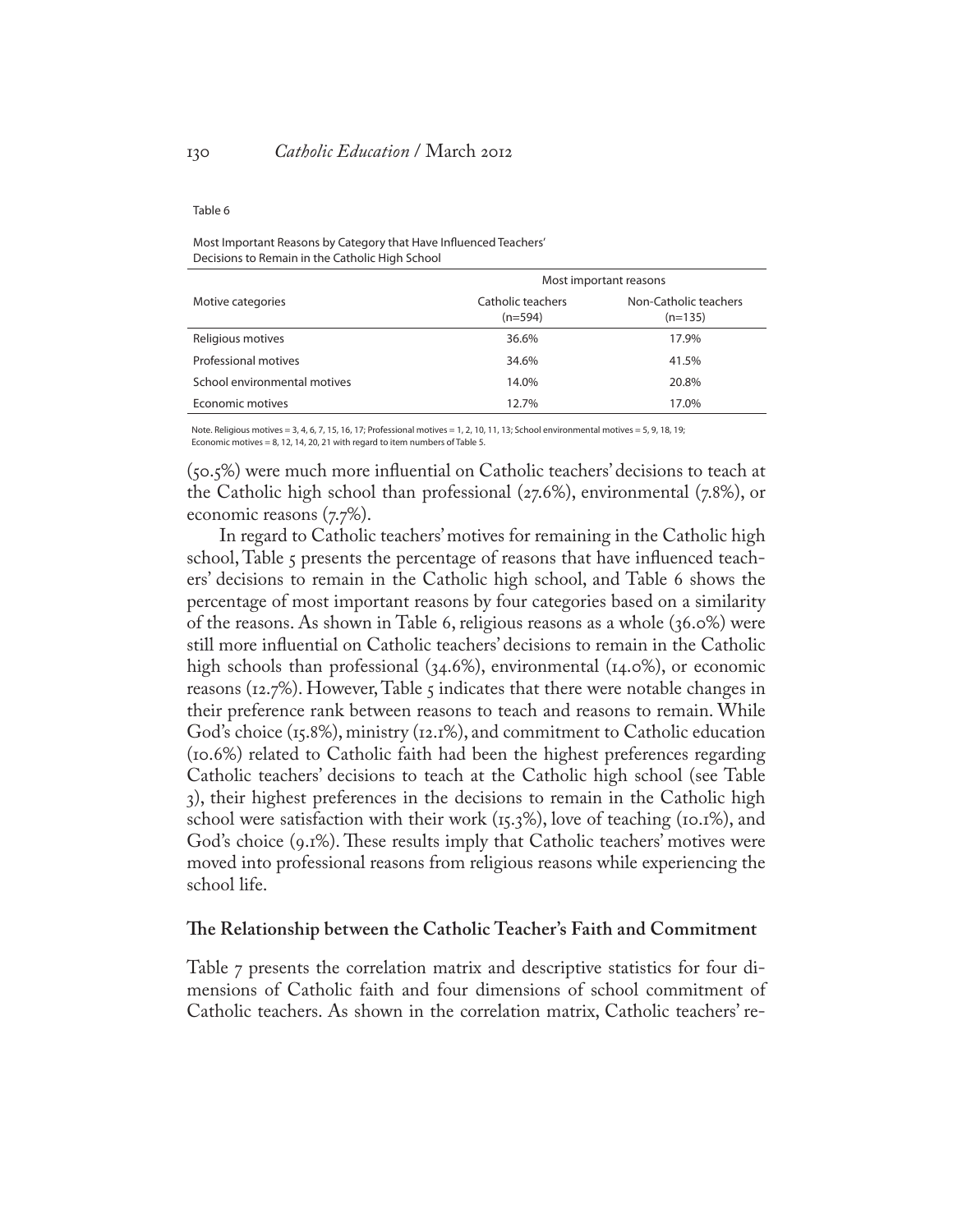ported belief, intimacy with God, action, and a living faith all were significantly related to their reported commitment to mission, commitment to the school, commitment to teaching, and commitment to students at p < .001. Among the four dimensions of school commitment, commitment to mission was the highest and had strong relationships with all faith variables of belief  $(r=.567)$ , intimacy with God (r=.593), action (r=.682), and a living faith (r=.729). Also, among the four dimensions of Catholic faith, a living faith was the highest recommitment to the school ( $r = .299$ ), commitment to teaching ( $r = .247$ ), Table 7

| Tour Dimensions or School Commitment Reported by Catholic Teachers |      |      |                 |      |      |      |      |      |
|--------------------------------------------------------------------|------|------|-----------------|------|------|------|------|------|
| Variables                                                          |      | 2    | 3               | 4    | 5    | 6    | 7    | 8    |
| 1. Belief                                                          |      | .626 | .499            | .548 | .567 | .220 | .120 | .194 |
| 2. Intimacy with God                                               |      | -    | .616            | .681 | .593 | .259 | .221 | .244 |
| 3. Action                                                          |      |      | $\qquad \qquad$ | .787 | .682 | .215 | .160 | .245 |
| 4. A living faith                                                  |      |      |                 |      | .729 | .299 | .247 | .323 |
| 5. Commitment to mission                                           |      |      |                 |      | -    | .324 | .301 | .382 |
| 6. Commitment to the school                                        |      |      |                 |      |      | -    | .614 | .522 |
| 7. Commitment to teaching                                          |      |      |                 |      |      |      | -    | .529 |
| 8. Commitment to students                                          |      |      |                 |      |      |      |      |      |
|                                                                    |      |      |                 |      |      |      |      |      |
| M                                                                  | 4.43 | 4.53 | 4.48            | 4.26 | 4.47 | 4.44 | 4.51 | 4.75 |
| <b>SD</b>                                                          | .589 | .601 | .926            | .702 | .557 | .494 | .475 | .323 |

Correlation Matrix and Descriptive Statistics for Four Dimensions of Catholic Faith and Four Dimensions of School Commitment Reported by Catholic Teachers

Note. Action variable is the combination of action attitude variable and religious practice variable. All correlations are statistically significant at p < .001.

and commitment to the students (r=.323). Although commitment to teaching was significantly correlated with all faith variables, that commitment was the lowest relationship with all faith variables of belief (r=.120), intimacy with God  $(r=.221)$ , action  $(r=.160)$ , and a living faith  $(r=.247)$  compared with other commitment variables. In addition, of the relationships between the multi-dimensions of Catholic teachers' reported faith and their reported commitment, the highest relationship was between a living faith and commitment to mission (r=.729) and the lowest relationship was between belief and commitment to teaching  $(r=.120)$ .

These results imply that there are significant relationships between the four dimensions of Catholic teachers' faith and the four dimensions of their commitment in the Catholic high school; among the four dimensions of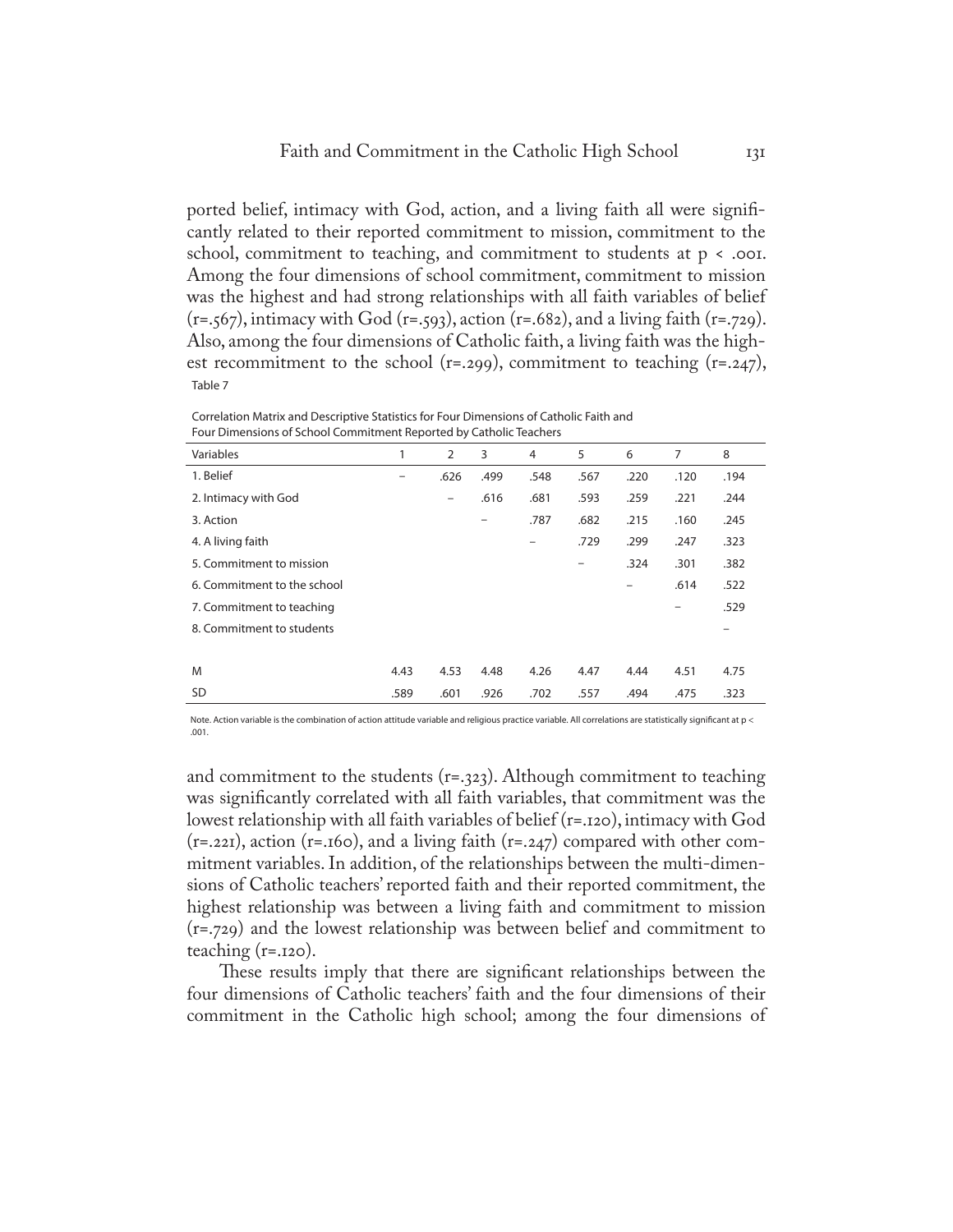Catholic faith, a living faith is most influential in all commitments to mission, the school, teaching, and students of Catholic teachers, and among the four dimensions of teacher commitment, commitment to mission is most strongly connected with Catholic teachers' faith.

#### **Discussion**

A number of researchers reported that Catholic high school teachers in the United States are strongly committed to their school, teaching, and students (Bryk et al., 1993; Convey, 1992; Guerra et al., 1990; Schaub, 2000). This research study also reveals that Catholic teachers in Catholic high schools on average support the religious mission of their school (M=4.84 in maximum possible score=5.0), willingly put in a great deal of effort to help their school be successful (M=4.71), think about ways to improve their teaching and professional knowledge ( $M=4.73$ ), and really care about their students' futures ( $M=4.88$ ) to a strong degree. Why do Catholic teachers devote themselves to their school's religious mission, the school, teaching, and students?

It is clear that there is no single factor that impacts teachers' commitment to school, and it results from the combination of multiple factors, such as teacher sense of efficacy, a teacher's passion and values, collegial and administrative support, workplace conditions, and student behavior and background (Crosswell & Elliott, 2004; Dannetta, 2002; Day et al., 2007; Firestone & Pennell, 1993). That is, teacher commitment should be comprehensively understood not by any single factor, but by multiple factors and by an interaction among the factors (Hamilton, 1999). However, for Catholic high schools, a Catholic teacher's strong faith needs to be considered as one of the most important predictors that would create, sustain, and/or improve teacher commitment. The critical reason is that for Catholic teachers who have a strong faith, the faith is placed in the center of intrinsic motivation associated with teacher commitment.

This study showed that almost all Catholic teachers surveyed think faith is important in their lives. With regard to Catholic teachers' intrinsic motivation, this study also found that the most important reasons that influenced Catholic teachers' decisions to teach at their current Catholic high schools were closely related to their faith in comparison with non-Catholic teachers. That is, for Catholic teachers, religious motives such as "God's choice for my life," "view of teaching as ministry," and "commitment to Catholic education" had the highest frequencies as the most important reasons and, on the whole,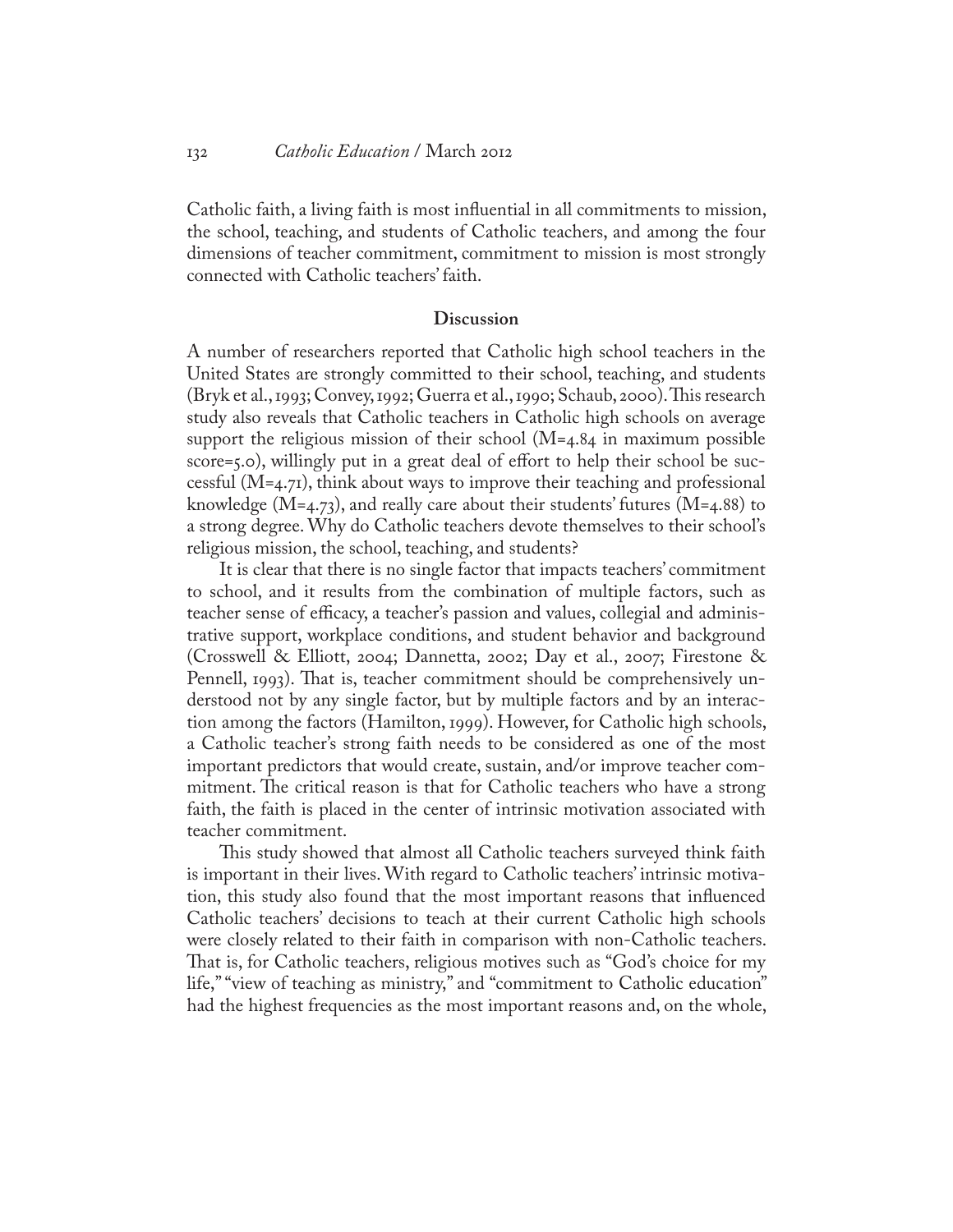religious reasons were much more influential than professional, environmental, or economic reasons. On the other hand, for non-Catholic teachers, the highest frequencies as the most important reasons to teach at their current Catholic high schools were professional motives such as "love of teaching" and "teaching my academic subject," and the professional reasons on the whole were much more influential than religious reasons. Also, with regard to Catholic teachers' decisions to remain in the Catholic high schools, religious reasons as a whole were continually more influential than professional, environmental, or economic reasons. These results demonstrate that faith is placed in the center of intrinsic motivation regarding Catholic teachers' school life and activities.

Through the Pearson correlation analysis, this study examined whether Catholic faith as the intrinsic motivation for Catholic teachers is associated with their school commitment. The result was that Catholic teachers' reported belief, intimacy with God, action, and a living faith all were significantly associated with their reported commitment to mission, commitment to the school, commitment to teaching, and commitment to students. That result strongly suggests that Catholic faith as an important intrinsic motivation for Catholic teachers in the Catholic high school would impact their school commitment.

This study also found that among the four dimensions of Catholic faith, a living faith had the highest relationship with commitment to mission, the school, teaching, and students. These results imply that a strong living faith as the primary intrinsic motivation contributes to school commitment of a Catholic teacher to a strong degree. A living faith integrating the mind, heart, and action becomes internalized within one's life (Schuttloffel, 1999). And the internalized living faith affects one's identity, values, emotions, attitudes, and behaviors positively, so that it functions as the basic intrinsic motivation that causes the committed lives of the faithful. Consequently, for Catholic teachers who have a strong living faith, the faith would be their orientation to school life and would be closely linked to their commitment to mission, the school, teaching, and students as the crucial intrinsic motivation.

Last, this study revealed that among the four dimensions of teacher commitment, commitment to mission was most strongly connected with Catholic teachers' faith variables. These results confirm that Catholic teachers' faith is strongly associated with and contributes to their commitment to mission most powerfully.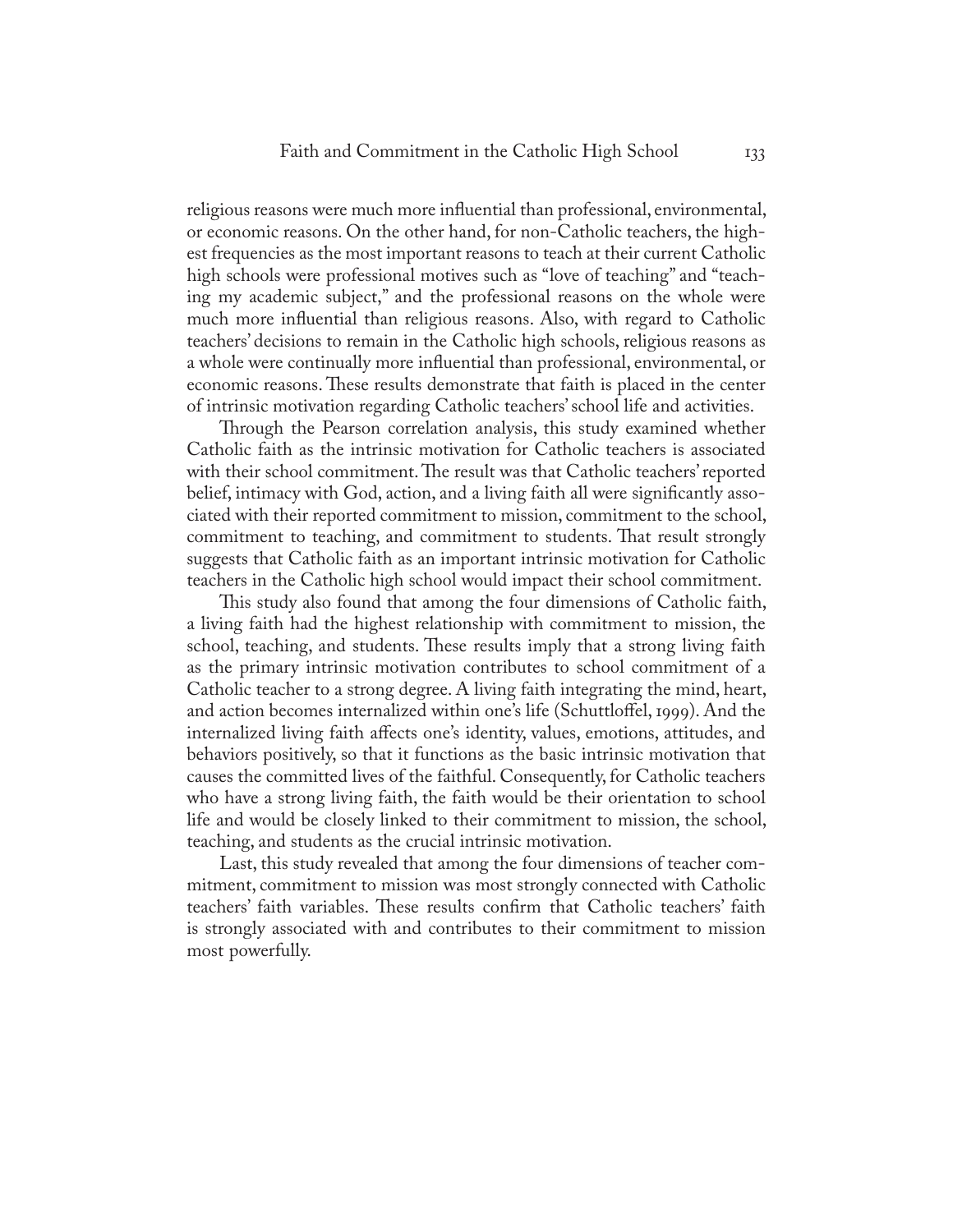#### **Implications for Practice**

With regard to ongoing faith formation of Catholic teachers, this study provides two important considerations for leaders of the Catholic Church and Catholic high schools. The first implication is that a living faith as the balanced integration of head, heart, and hand faith is the best model for Catholic teachers because a living faith is strongly associated with not only commitment to mission, but also commitment to the school, teaching, and students. If Catholic teachers have a living faith, they should be generally devoted to their schools, and through their commitments their schools would become more successful in two fundamental aspects the Catholic high school has: the school's evangelizing mission and students' academic achievement. The second implication is that during their school lives Catholic teachers' faith seems not to have been strengthened through programs designed to enhance the faith formation of teachers. That is, this study showed that Catholic teachers' teaching motives were moved significantly from religious reasons, such as vocation, ministry, and commitment to Catholic education, into professional reasons, such as satisfaction with their work and love of teaching while experiencing the school life. Therefore, Church and school leaders need to examine deliberately whether Catholic high schools' current faith formation programs for teachers have a positive impact on Catholic teachers' faith development.

Ongoing faith formation for lay educators has been recognized as a very important task of the Catholic school's leaders. It can lead lay teachers toward a deeper personal relationship with God, a fuller understanding of Catholic faith, a greater confidence integrating faith and learning for students, and a higher level of devotion to school mission (Brink, 2004; Earl, 2007). Findings of this study strongly suggest that the ongoing faith formation for teachers should consider development of all three dimensions of Catholic faith-belief, intimacy with God, and action-as a way to strengthen teacher commitment. Some ways to provide teachers with various faith formation opportunities include faith seminars, gathering for prayer, Bible study, faith sharing meetings, involvement in school liturgies, participation in faith formation programs for students, spiritual retreats, and service for the church or the poor (Brink, 2004; Earl, 2007; Griffin, 1999; Mayotte, 2010).

Lastly, with regard to the selection of new teachers, Catholic high school leaders should have clear expectations about the faith of new Catholic teacher candidates. This study indicates that Catholic teachers' faith, especially a living faith, is a strong predictor of their school commitment. Accordingly, leaders of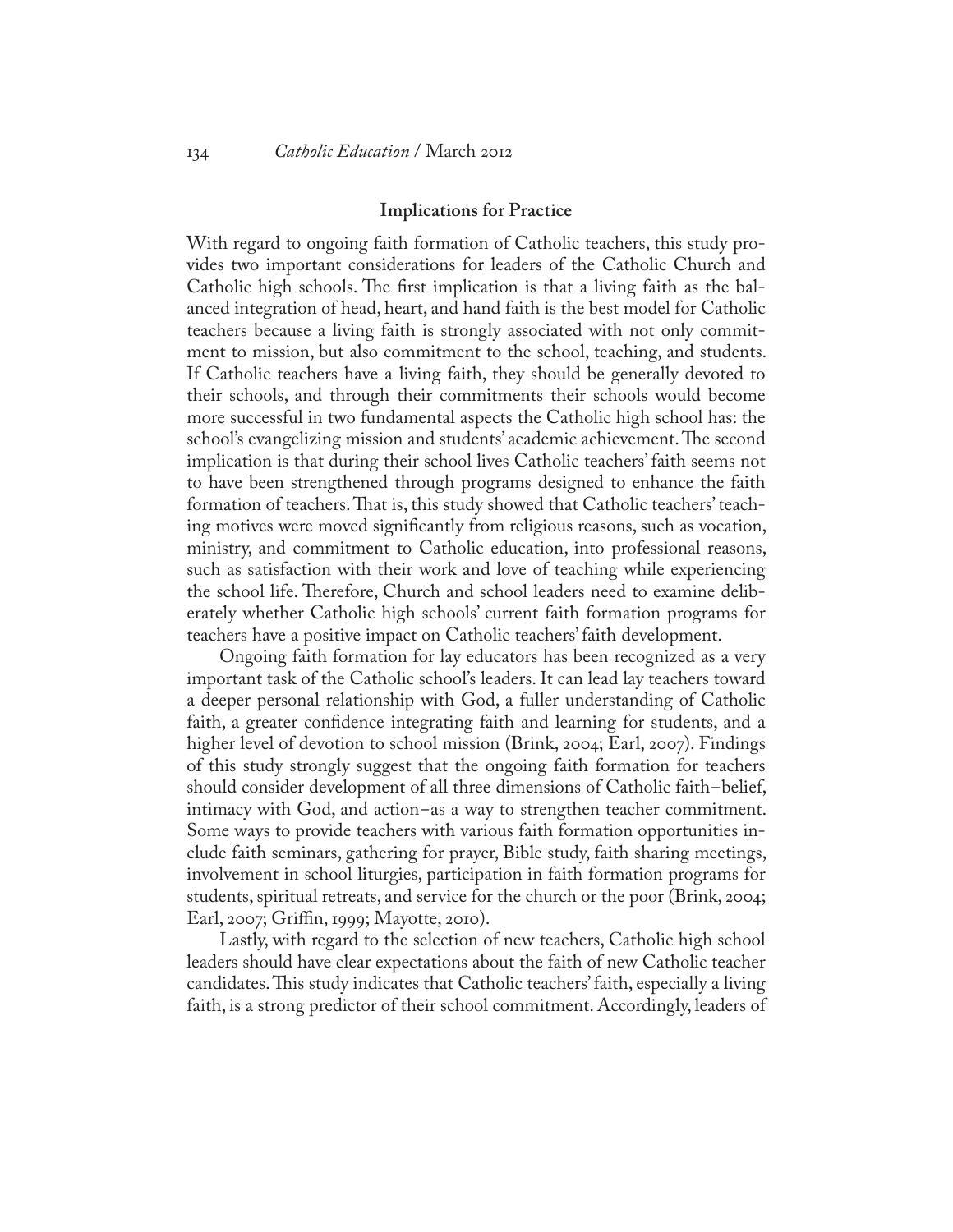the Catholic high school need clear protocols to evaluate whether new candidates integrate their belief, intimacy with God, and religious action—i.e., whether they exhibit a strong living faith.

#### **Limitations and Recommendations for Future Research**

This study focused on Catholic teachers' faith and commitment in the Catholic high school. Therefore, the findings of this study do not generalize to Catholic elementary school teachers. Similarly, the findings of this study do not generalize to high school teachers from other Christian denominations or different religions, although most worldwide religions have commonly shared aspects in regard to the concept of faith. Therefore, exploring the relationship between Catholic teachers' faith and commitment in the Catholic elementary school or between faith and commitment of teachers in other religious high schools should be performed in order to understand more clearly the relationship between school teachers' faith and their school commitment.

In addition, this study employed only a quantitative method that uses a self-administered website survey. The use of qualitative research methods such as in-depth interviews and specific observations would complement the quantified findings from analysis of numerical data by providing detailed contents and the inner dynamics on subjects explored through this study. In the future, a qualitative approach on this subject would provide a more comprehensive understanding of how and why Catholic teachers believe and live their faith and of how and why their faith is connected with their school commitment.

#### **References**

- Ancess, J. (2003). *Beating the odds: High schools as communities of commitment*. New York, NY: Teachers College Press.
- Arnold, F. X. (1964). The aim of religious formation: Faith as the assent of the mind and commitment of the whole person. In K. Tilmann, J. Dheilly, M. Van Caster, J. A. Jungmann, H. Fortmann, B. Haering et al. (Eds.), *Faith and commitment: Aim of religious education* (pp. 99-110). Chicago, IL: Loyola University Press.
- Astley, J. (1992). Faith development: An overview. In J. Astley & L. J. Francis (Eds.), *Christian perspectives on faith development* (pp. xvii–xxiv). Grand Rapids, MI: William B. Eerdmans.
- Ball, S. J., & Goodson, I. F. (Eds.). (1985). *Teachers' lives and careers*. London, England: Falmer Press.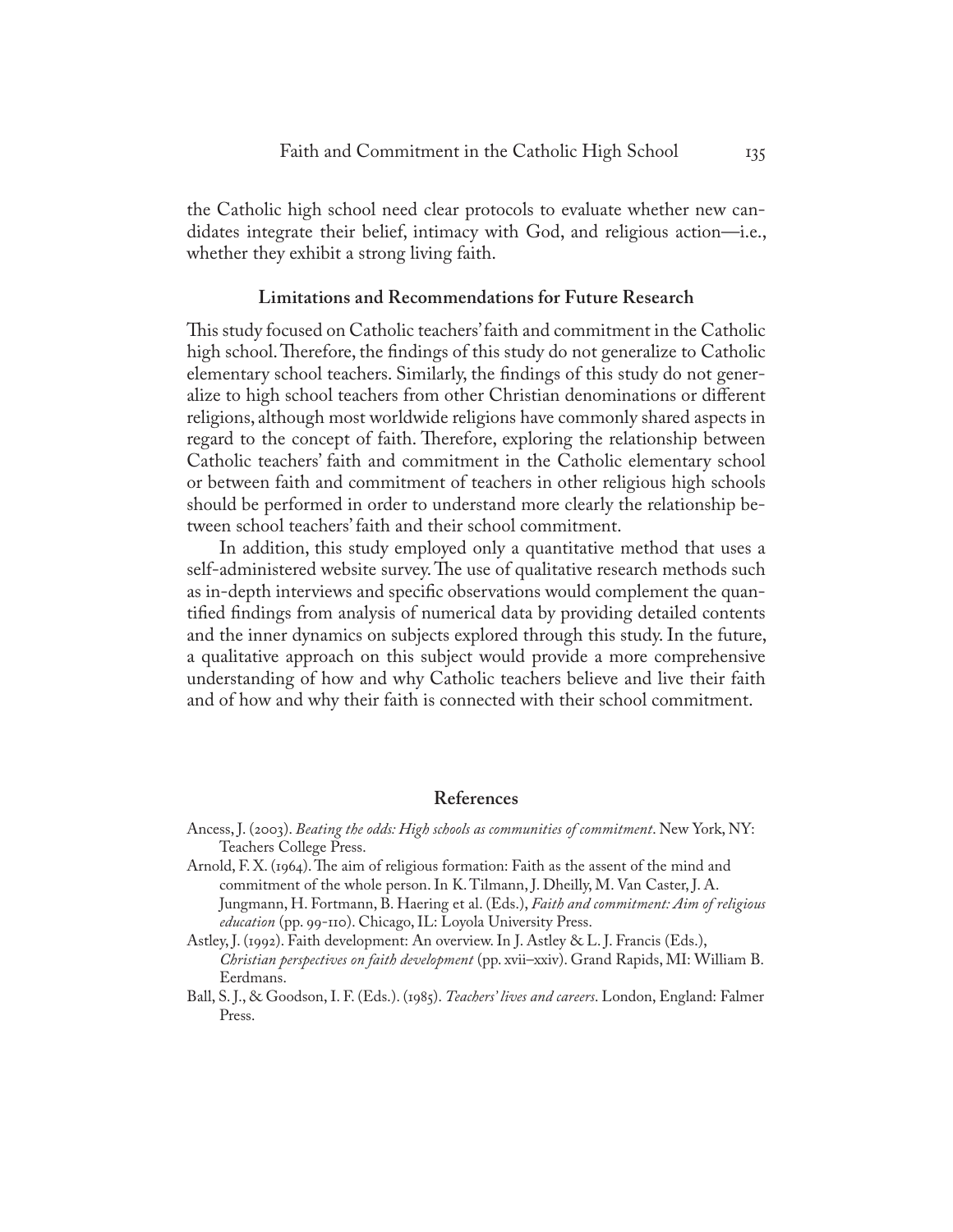- Bempechat, J., Boulay, B. A., Piergross, S. C., & Wenk, K. A. (2008). Beyond the rhetoric: Understanding achievement and motivation in Catholic school students. *Education and Urban Society,* 40(2), 167-178.
- Benson, P. L., & Guerra. M. J. (1985). *Sharing the faith: The beliefs and values of Catholic high school teachers*. Washington, D.C.: National Catholic Educational Association.
- Bredeson, P. V., Fruth, M., & Kasten, L. (1983). Organizational incentives and secondary school teaching. *Journal of Research and Development in Education*, 16(4), 52-58.
- Brink, E. M. (2004). Teacher faith formation. In T. C. Hunt, E. A. Joseph, & R. J. Nuzzi. (Eds.), *Catholic schools in the United States: An encyclopedia* (pp. 638-640). Westport, CT: Greenwood Press.
- Bryk, A. S., Lee, V. E., & Holland, P. B. (1993). *Catholic schools and the common good*. Cambridge, MA: Harvard University Press.
- Cartwright, L. D. (1962). *The great commitment: The meaning of the confession of faith*. St. Louis, MO: The Bethany Press.
- Ciriello, M. J. (1987). *Teachers in Catholic school: A study of commitment* (doctoral dissertation). Retrieved from ProQuest Dissertations. (AAT 8713567)
- Cohen, A. (2007). Commitment before and after: An evaluation and reconceptualization of organizational commitment. *Human Resource Management Review*, 17(3), 336-354.
- Coleman, J. S., & Hoffer, T. (1987). *Public and private high schools: The impact of communities.* New York, NY: Basic Books.
- Congregation for Catholic Education. (1977). *The Catholic school*. Retrieved November 7, 2007, from http://www.vatican.va/roman\_curia/congregations/ccatheduc/documents/rc\_con [ccatheduc\\_doc\\_19770319\\_catholic-school\\_en.html](http://www.vatican.va/roman_curia/congregations/ccatheduc/documents/rc_con_ccatheduc_doc_19770319_catholic-school_en.html)
- Congregation for Catholic Education. (1982). *Lay Catholics in schools: Witness to faith*. Retrieved November 7, 2007, from [http://www.vatican.va/roman\\_curia/congregations/](http://www.vatican.va/roman_curia/congregations/ccatheduc/documents/rc_con_ccatheduc_doc_19821015_lay-catholics_en.html) [ccatheduc/documents/rc\\_con\\_ccatheduc\\_doc\\_19821015\\_lay-catholics\\_en.html](http://www.vatican.va/roman_curia/congregations/ccatheduc/documents/rc_con_ccatheduc_doc_19821015_lay-catholics_en.html)
- Congregation for Catholic Education. (1997). *The Catholic school on the threshold of the third*  millennium. Retrieved November 7, 2007, from [http://www.vatican.va/roman\\_curia/](http://www.vatican.va/roman_curia/congregations/ccatheduc/documents/rc_con_ccatheduc_doc_27041998_school2000_en.html) [congregations/ccatheduc/documents/rc\\_con\\_ccatheduc\\_doc\\_27041998\\_school2000\\_](http://www.vatican.va/roman_curia/congregations/ccatheduc/documents/rc_con_ccatheduc_doc_27041998_school2000_en.html) [en.html](http://www.vatican.va/roman_curia/congregations/ccatheduc/documents/rc_con_ccatheduc_doc_27041998_school2000_en.html)
- Congregation for Catholic Education. (2002). *Consecrated persons and their mission in schools: Reflections and guidelines*. Retrieved November 7, 2007, from [http://www.vatican.va/](http://www.vatican.va/roman_curia/congregations/ccatheduc/documents/rc_con_ccatheduc_doc_20021028_consecrated-persons_en.html) [roman\\_curia/congregations/ccatheduc/documents/rc\\_con\\_ccatheduc\\_doc\\_20021028\\_](http://www.vatican.va/roman_curia/congregations/ccatheduc/documents/rc_con_ccatheduc_doc_20021028_consecrated-persons_en.html) [consecrated-persons\\_en.html](http://www.vatican.va/roman_curia/congregations/ccatheduc/documents/rc_con_ccatheduc_doc_20021028_consecrated-persons_en.html)
- Congregation for Catholic Education. (2007). *Educating together in Catholic schools: A shared mission between consecrated persons and the lay faithful*. Retrieved July 22, 2008, from http://www.vatican.va/roman\_curia/congregations/ccatheduc/documents/rc\_con [ccatheduc\\_doc\\_20070908\\_educare-insieme\\_en.html](http://www.vatican.va/roman_curia/congregations/ccatheduc/documents/rc_con_ccatheduc_doc_20070908_educare-insieme_en.html)
- Convey, J. J. (1992). *Catholic schools make a difference: Twenty-five years of research.* Washington, DC: National Catholic Educational Association.
- Cook, T. J. (2004). Teachers. In T. C. Hunt, E. A. Joseph, & R. J. Nuzzi (Eds.), *Catholic schools still make a difference: Ten years of research 1991-2000* (pp. 57-72). Washington, DC: The National Catholic Educational Association.
- Crosswell, L. J., & Elliott, B. G. (2004). Committed teachers, passionate teachers: The dimension of passion associated with teacher commitment and engagement. In Proceedings AARE 2004 conference, Melbourne, Australia. Retrieved from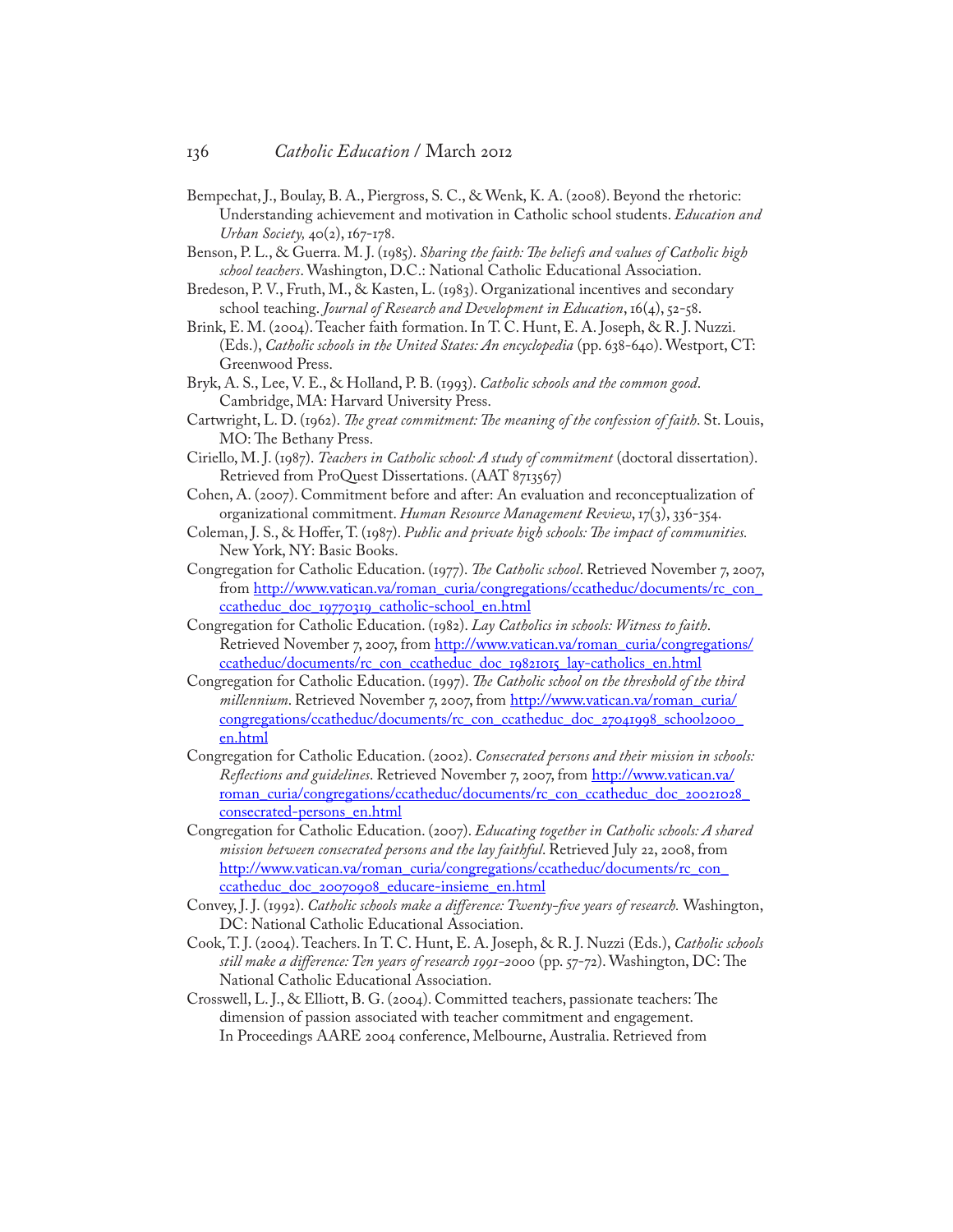the Queensland University of Technology website: [http://eprints.qut.edu.au/](http://eprints.qut.edu.au/archive/00000968/) [archive/00000968/](http://eprints.qut.edu.au/archive/00000968/)

- Dannetta, V. (2002). What factors influence a teacher's commitment to student learning? *Leadership and Policy in Schools*, 1(2), 144-171.
- Day, C. (2004). *A passion for teaching*. New York, NY: Routledge Falmer.
- Day, C., Sammons, P., Stobart, G., Kington, A., & Gu, Q. (2007). *Teachers matter: Connecting work, lives and effectiveness*. New York, NY: Open University Press.
- Earl, P. H. (2007). Challenges to faith formation in contemporary Catholic schooling in the USA: Problem and response. In G. Grace & J. M. O'Keefe (Eds.), *International handbook of Catholic education: Challenges for school systems in 21st century* (pp. 37-60). Dordrecht, Netherlands: Springer.
- Firestone, W. A. (1996). Images of teaching and proposals for reform: A comparison of ideas from cognitive and organizational research. *Educational Administration Quarterly*, 32(2), 209-235.
- Firestone, W. A., & Pennell, J. R. (1993). Teacher commitment, working conditions, and differential incentive policies. *Review of Educational Research*, 63(4), 489-525.
- Firestone, W. A., & Rosenblum, S. (1988). Building commitment in urban high schools. *Educational Evaluation and Policy Analysis*, 10(4), 285-299.
- Fowler, J. W. (1981). *Stages of faith: The psychology of human development and the quest for meaning*. San Francisco, CA: Harper & Row.
- Gallagher, J. (1996). The Catholic school and religious education: Meeting a variety of needs. In T. H. McLaughlin, J. O'Keefe, & B. O'Keeffe (Eds.), *The contemporary Catholic school: Context, identity and diversity* (pp. 284-296). Washington, DC: Falmer Press.
- Geyer, A. L., & Baumeister, R. F. (2005). Religion, morality, and self-control: Values, virtues, and vices. In R. F. Paloutzian & C. L. Park (Eds.), *Handbook of the psychology of religion and spirituality* (pp. 412-432). New York, NY: Guilford Press.
- Griffin, M. S. (1999). "Sharing the faith" stimulates faculty growth. *Momentum*, 30(2), 22-24.
- Groome, T. H. (1980). *Christian religious education: Sharing our story and vision*. San Francisco, CA: Harper & Row.
- Groome, T. H. (1996). What makes a school Catholic? In T. H. McLaughlin, J. O'Keefe, & B. O'Keeffe (Eds.), *The contemporary Catholic school: Context, identity and diversity* (pp. 107-125). Washington, DC: Falmer Press.
- Groome, T. H. (2002). *What makes us Catholic: Eight gifts for life*. San Francisco, CA: HarperSanFrancisco.
- Guardini, R. (1998). *Living the drama of faith: What faith is and where it leads you* ( J. Chapin, Trans.). Manchester, NH: Sophia Institute Press. (Original work published 1935)
- Guerra, M. J., Donahue, M. J., & Benson, P. L. (1990). *The heart of the matter: Effects of Catholic high schools on student values, beliefs and behaviors.* Washington, DC: National Catholic Educational Association.
- Hamilton, M. G. (1999). *An investigation of the multiple commitments of middle school teachers: Their antecedents and consequences* (doctoral dissertation). Retrieved from ProQuest Dissertations. (AAT 9917504)
- Hill, P. C., & Hood, R. W. (Eds.). (1999). *Measures of religiosity*. Birmingham, AL: Religious Education Press.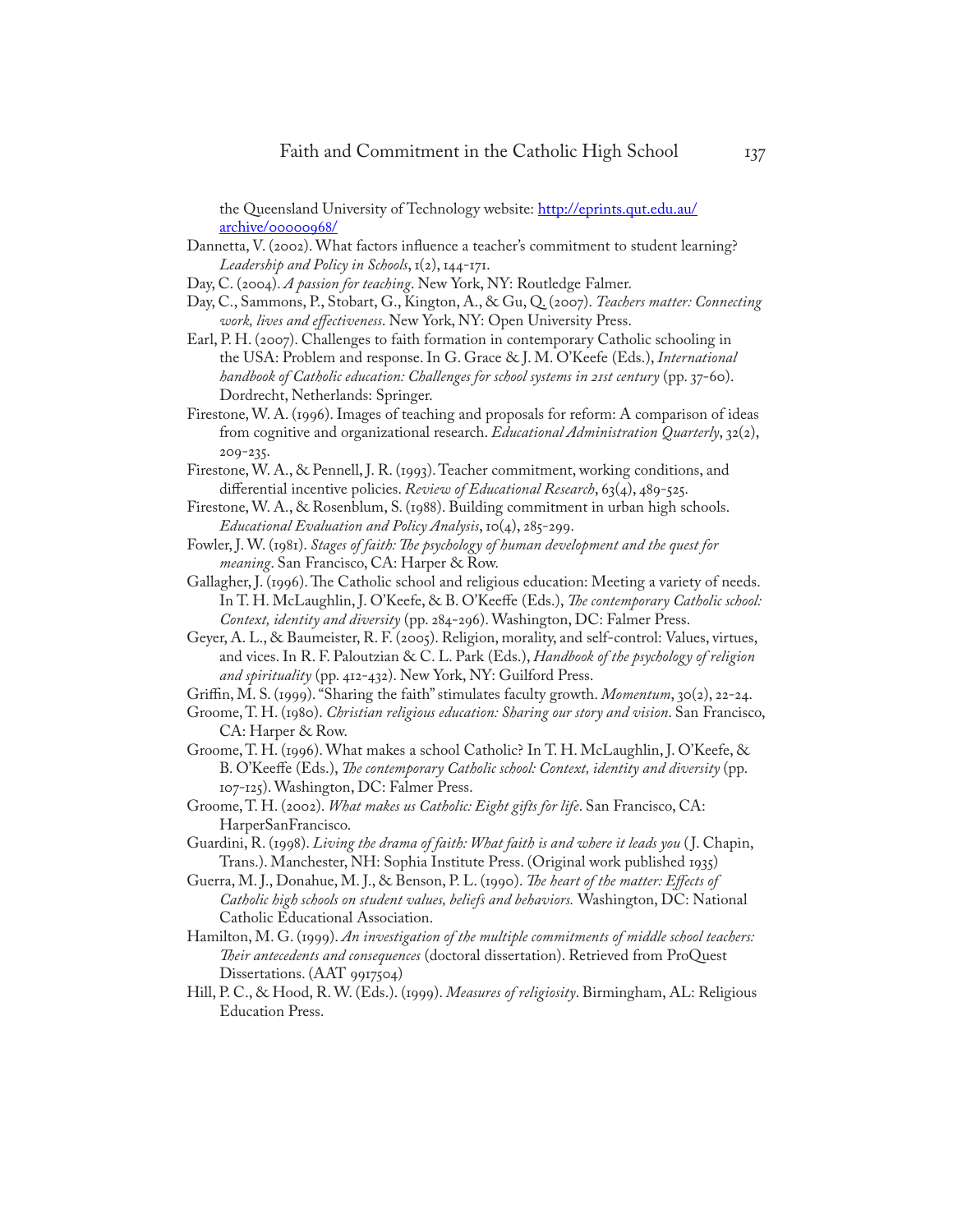Irvine, J. J., & Foster, M. (Eds.). (1996). *Growing up African American in Catholic schools*. New York, NY: Teachers College Press.

Jacobs, R. M. (2005). *Building spiritual leadership density in Catholic schools.* Washington, D.C.: National Catholic Educational Association.

- Kreeft, P. J. (2001). *Catholic Christianity: A complete catechism of Catholic beliefs based on the Catechism of the Catholic Church*. San Francisco, CA: Ignatius Press.
- Lewis, V. C. (1974). A psychological analysis of faith. *Journal of Psychology and Theology*, 2(2), 97-103.
- Louis, K. S. (1998). Effects of teacher quality of work life in secondary schools on commitment and sense of efficacy. *School Effectiveness and School Improvement,* 9(1), 1-27.
- Matthews, D. A., & Clark, C. (1998). *The faith factor: Proof of the healing power of prayer.* New York, NY: Penguin Books.
- Mayotte, G. (2010). Faculty prayer in Catholic schools: A survey of practices and meaning. *Catholic Education: A Journal of Inquiry and Practice*, 13(3), 329-349.
- McLaughlin, T. H. (1996). The distinctiveness of Catholic education. In T. H. McLughlin, J. O'Keefe, & B. O'Keeffe (Eds.), *The contemporary Catholic school: Context, identity and diversity* (pp. 135-154). Washington, DC: Falmer Press.
- Meyer, J. P., & Allen, N. J. (1997). *Commitment in the workplace: Theory, research, and application*. Thousand Oaks, CA: Sage.
- Moore, L. (2000). Staff development in the Catholic school: The caring response of a community. In T. C. Hunt, T. E. Oldenski, & T. J. Wallace (Eds.), *Catholic school leadership: an invitation to lead* (pp.93-104). New York, NY: Falmer Press.
- Mowday, R. T., Steers, R. M., & Porter, L. W. (1979). The measurement of organizational commitment. *Journal of Vocational Behavior*, 14(2), 224-247.
- Nir, A. E. (2002). School-based management and its effect on teacher commitment. *International Journal of Leadership in Education*, 5(4), 323-341.
- Palmer, P. J. (2007). *The courage to teach: Exploring the inner landscape of a teacher's life.* San Francisco, CA: Jossey–Bass.
- Park, C. L. (2005). Religion and meaning. In R. F. Paloutzian & C. L. Park (Eds.), *Handbook of the psychology of religion and spirituality* (pp. 295-314). New York, NY: Guilford Press.
- Park, I. (2005). Teacher commitment and its effects on student achievement in American high schools. *Educational Research and Evaluation*,  $\text{II}(5)$ , 461-485.
- Pollard, J. E. (1989). Why we do what we do: A reflection on Catholic education and Catholic schools. *The Living Light,* 25(2), 103-111.
- Rahner, K. (1978). *Foundations of Christian faith: An introduction to the idea of Christianity.* (W. V. Dych, Trans.). New York, NY: Seabury Press. (Original work published 1976)
- Ratzinger, J. (2006). *What it means to be a Christian: Three sermons* (H. Taylor, Trans.). San Francisco, CA: Ignatius Press. (Original work published 1965)
- Reyes, P., & Pounder, D. G. (1993). Organizational orientation in public and private elementary schools. *Journal of Educational Research,* 87(2), 86-93.
- Saint-Laurent, G. E. (2007). *Catholic spirituality in focus: Eight themes of mind and heart.* St. Paul, MN: Paragon House.
- Schaub, M. (2000). A faculty at a crossroads: A profile of American Catholic school teachers. In J. Youniss & J. J. Convey (Eds.), *Catholic schools at the crossroads: Survival and*